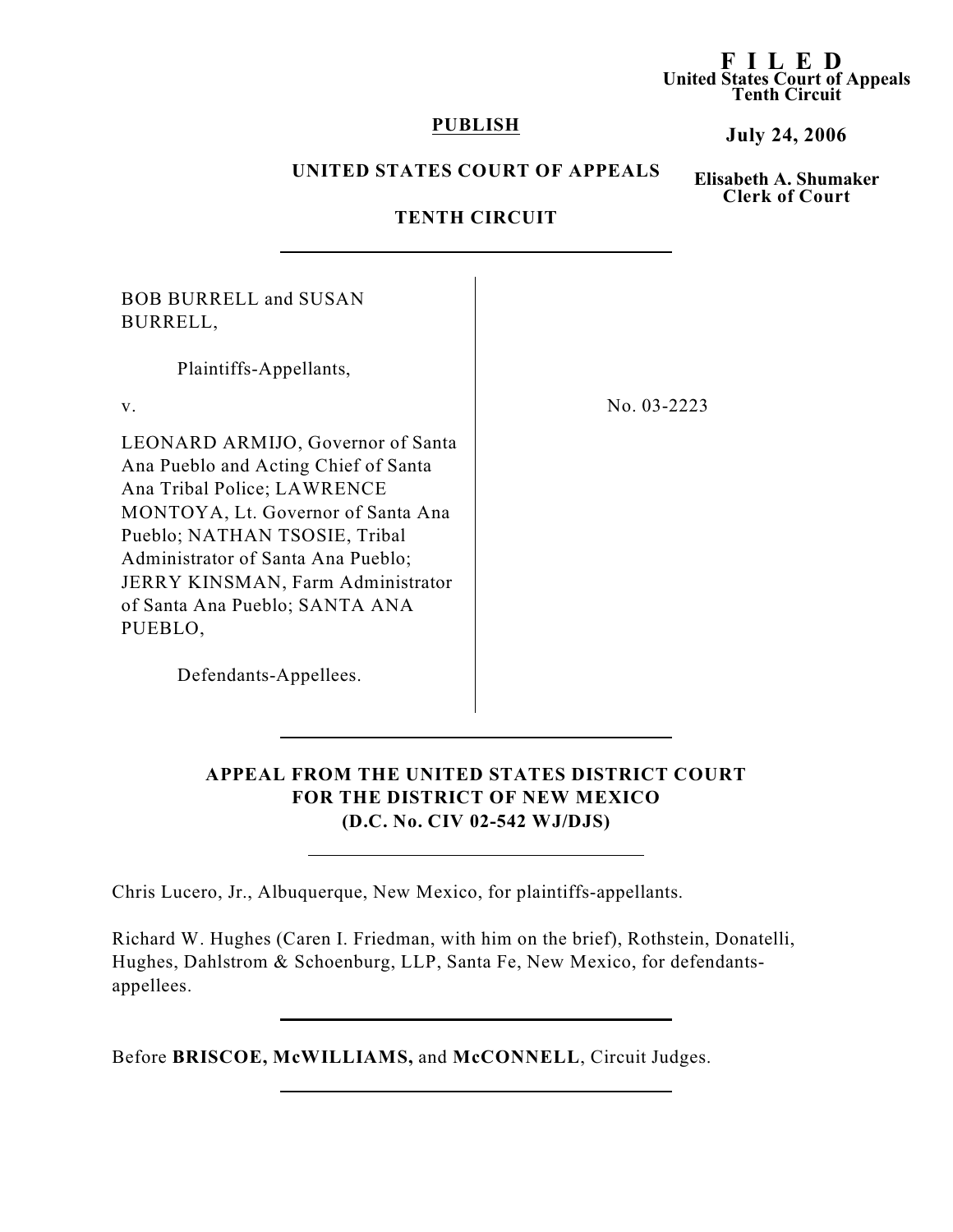**BRISCOE**, Circuit Judge.

Bob and Susan Burrell ("the Burrells") filed this action against the Santa Ana Pueblo ("the Pueblo"), a federally recognized Indian tribe; Leonard Armijo, Governor of the Pueblo; Lawrence Montoya, Lieutenant Governor of the Pueblo; Nathan Tsosie, Tribal Administrator of the Pueblo; and Jerry Kinsman, Farm Administrator of the Pueblo, for violations of their civil rights pursuant to 42 U.S.C. §§ 1981, 1983, and 1985, as well as claims for breach of a federal farm lease and "respondeat superior." The district court initially stayed the case so that the Burrells could exhaust their tribal court remedies. After the Santa Ana Pueblo Tribal Court ruled that the Pueblo and the named tribal officials were entitled to sovereign immunity, the district court ruled that the tribal court's decision was entitled to preclusive effect and dismissed the Burrells' case. The Burrells now appeal. Exercising jurisdiction pursuant to 28 U.S.C. § 1291, we hold that the district should not have given preclusive effect or otherwise recognized the tribal court's ruling, and therefore reverse and remand the case for further proceedings consistent with this opinion.

## I. FACTUAL BACKGROUND<sup>1</sup>

In May 1980, the Burrells entered into a ten-year farming lease with the Pueblo for approximately 172 acres of the Pueblo's land.<sup>2</sup> According to the Burrells, they were

1

2

The following facts are taken from the Burrells' complaint. We assume the truth of these facts for purposes of this appeal.

At oral argument, counsel for the Pueblo stated that although the United States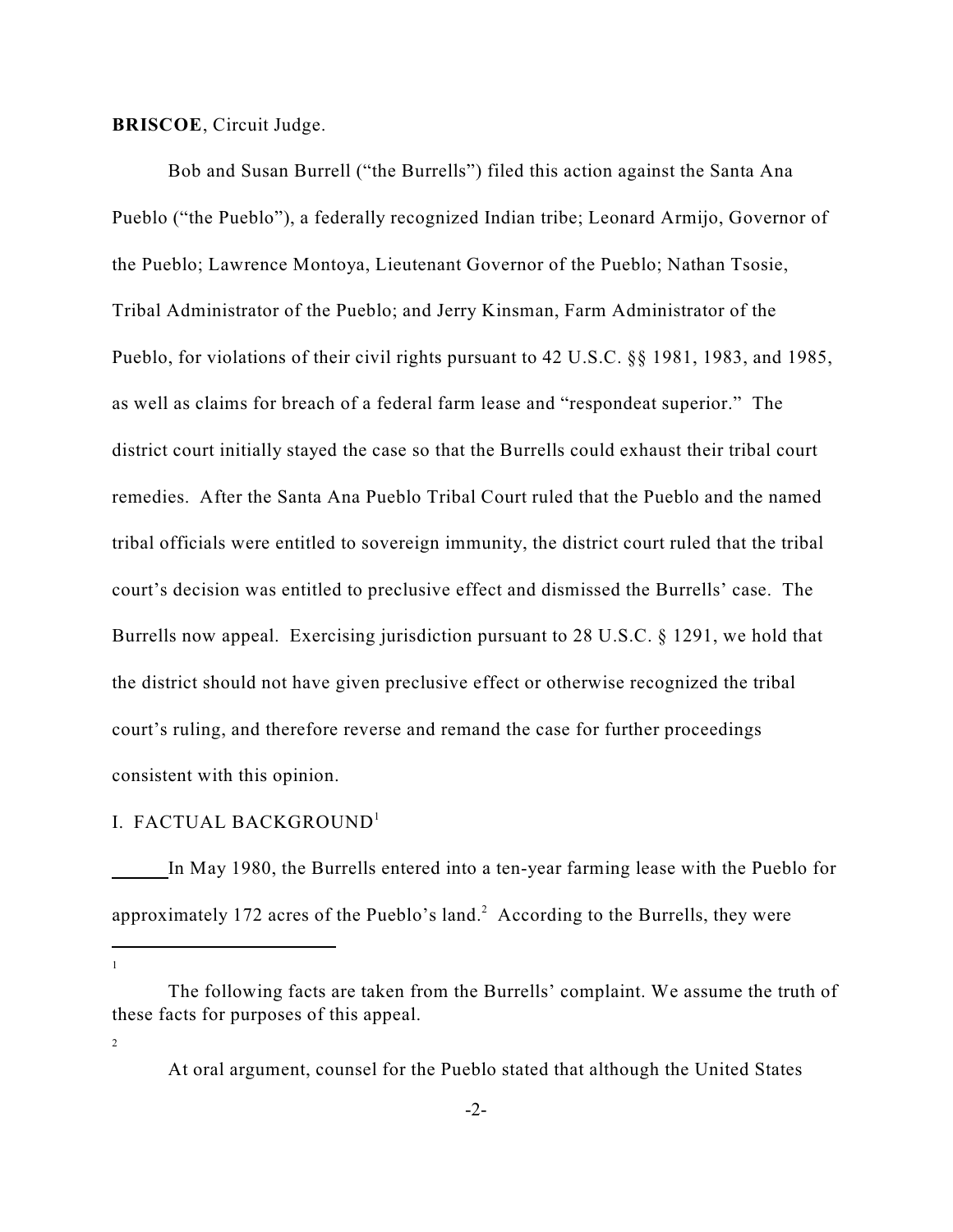informed that if they conducted a successful farming operation, the lease would be renewed for as long as they lived. As a result, the Burrells obtained farm loans from the Farmer's Home Administration ("FHA") and invested their personal assets in order to purchase equipment and other materials necessary to run a farm. In February 1985, the Tribal Council of the Pueblo (the "tribal council") extended the lease until September 2000 so that the Burrells could refinance their FHA loans.

The Burrells integrated themselves into the ways of the Pueblo and, in their own words, were "sometimes" treated "more than fair" by Pueblo officials. The Burrells assert, however, that over the years Pueblo officials subjected them to various forms of discrimination. See App. at 12-13. For example, the Burrells claim that Pueblo officials prohibited them from driving their farm equipment along paved roads, prevented them from using more than a couple of horseback riders to move their cattle, and refused to permit construction of concrete ditches in their fields–all while allowing tribal members these privileges.

The Burrells allege that the discrimination against them worsened in early 1997 when acting Chief of Police Leonard Armijo became Governor of the Pueblo. In June 1997, Governor Armijo allegedly ordered them to quit bailing hay at night, even though tribal members were permitted to do so. Moreover, the Burrells maintain that other

Department of Interior possessed authority over the lease, the Pueblo's consent to the lease was necessary. Furthermore, counsel noted that the Pueblo could not unilaterally terminate the lease, but was required to contact the United States Department of Interior to initiate such proceedings.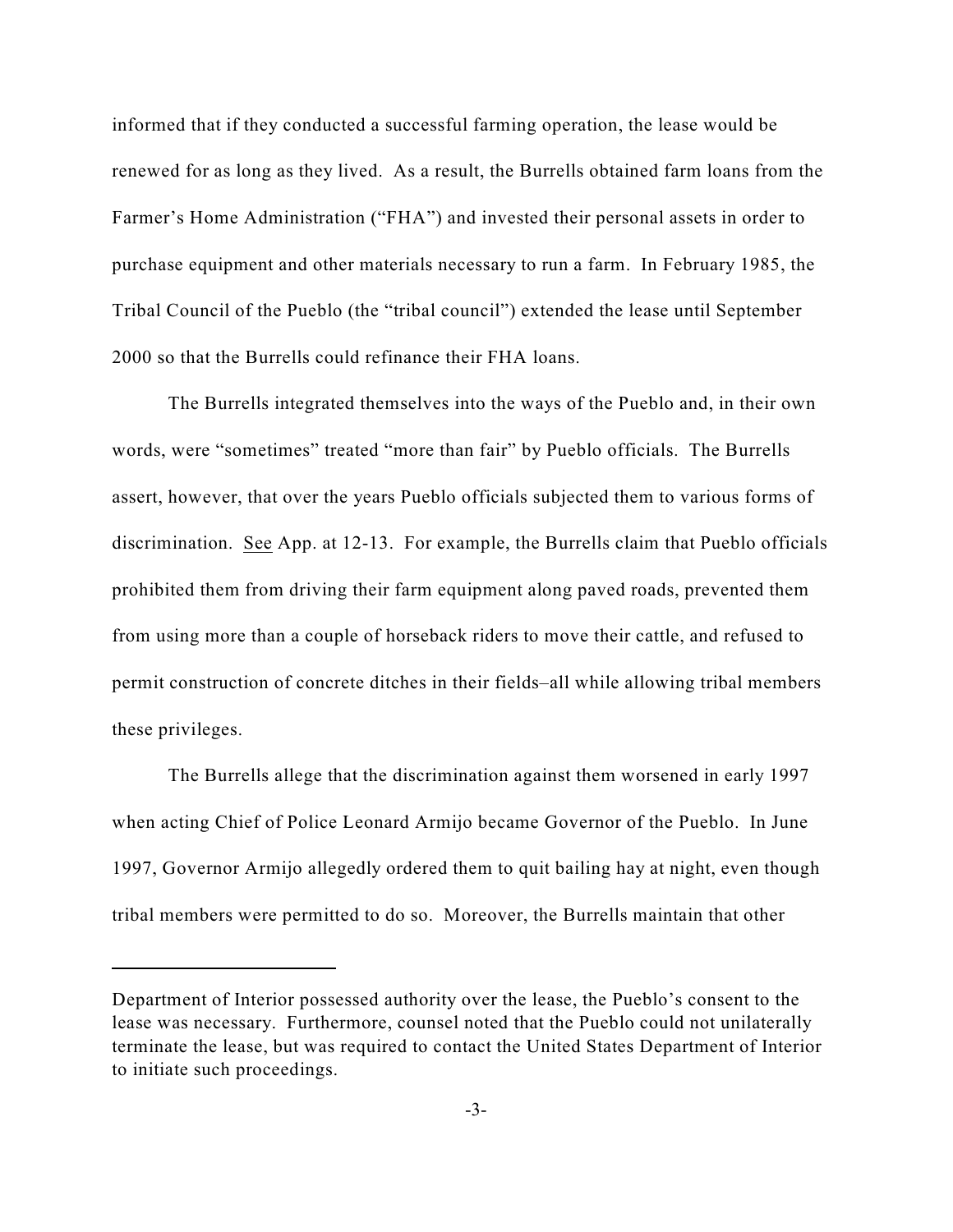Pueblo officials, including Lieutenant Governor Lawrence Montoya, Tribal Administrator Nathan Tsosie, and Farm Administrator Jerry Kinsman, refused to interfere with Governor Armijo's order and worked with him to drive them off their farm. App. at 14.

In July 1997, Lieutenant Governor Montoya inquired as to what amount the Burrells would accept from the Pueblo to buy out the farm lease. The Burrells proposed \$500,000. On July 24, the Burrells contend that the tribal council voted to buy out the lease for \$500,000 and that a tribal member informed them that the vote was 47-2. That same month, the Burrells allege that Farm Administrator Kinsman ordered tribal farm crews to take over their farm.

The Burrells assert that Governor Armijo, Lieutenant Governor Montoya, Tribal Administrator Tsosie, and Farm Administrator Kinsman (hereinafter "the individual tribal officials") refused to comply with the tribal council's resolution to buy out the Burrells for \$500,000. Instead, they proceeded to negotiate for less money. The Burrells allege that the individual tribal officials lacked the authority to refuse to put into effect the tribal council's resolution.

On August 15, 1997, the individual tribal officials allegedly hired others to bale the Burrells' hay crop and then distributed part of the crop to Pueblo members. The Burrells claim that this conduct amounted to larceny. On August 25, the Burrells removed their two mobile homes and all of their farm equipment from the leased land. A few days later, the individual tribal officials and their attorney met with the Burrells and offered them the following package: \$218,000 to pay off their FHA loan; three years of

-4-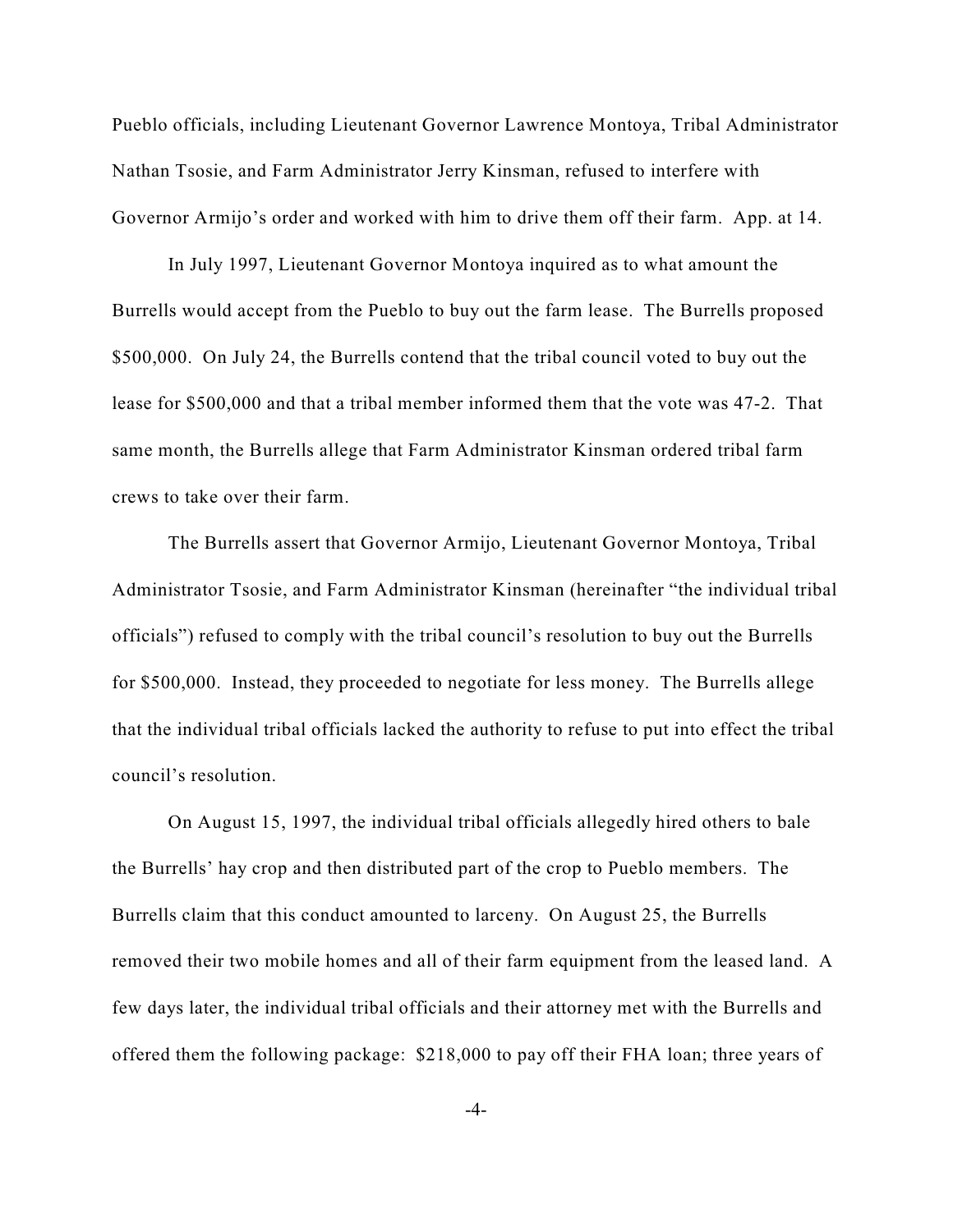health insurance; a home lot off of the Pueblo for the mobile homes; and to hire Mr. Burrell as farm manager for the Pueblo. The Burrells contend that the individual tribal officials withdrew the offer on September 23, but that the tribal council voted to reinstate the offer on September 25. In October 1997, the Burrells, through their attorney, demanded all tribal council records dealing with their farm lease to "see if there [was] any possibility of avoiding litigation." By January 1998, the tribal council had passed a resolution rescinding the September 1997 offer to the Burrells.

It is the Burrells' position that the individual tribal officials intentionally ran them off their farm, stole their crops, terminated their lease, and discriminated against them on account of their race (non-Indian). Aplt. Br. at 13.

### II. PROCEDURAL HISTORY

# *A. Administrative Proceedings Before the Bureau of Indian Affairs, United States Department of Interior*

The Burrells' complaint asserts that beginning in 1997, the Pueblo officials falsely informed the Bureau of Indian Affairs ("BIA") that they abandoned their farm, violated their lease, and defaulted on their FHA loan and water rights assessments. App. at 17.

A tribal council resolution dated October 1, 1998, stated that the Burrells abandoned their lease in the summer of 1997 and requested that the BIA institute proceedings to terminate the farm lease. Id. at 41. A letter dated February 11, 1999, from the Superintendent of the Southern Pueblos Agency, BIA, United States Department of Interior, notified the Burrells that the farm lease was cancelled. Id. at 43-44. The

-5-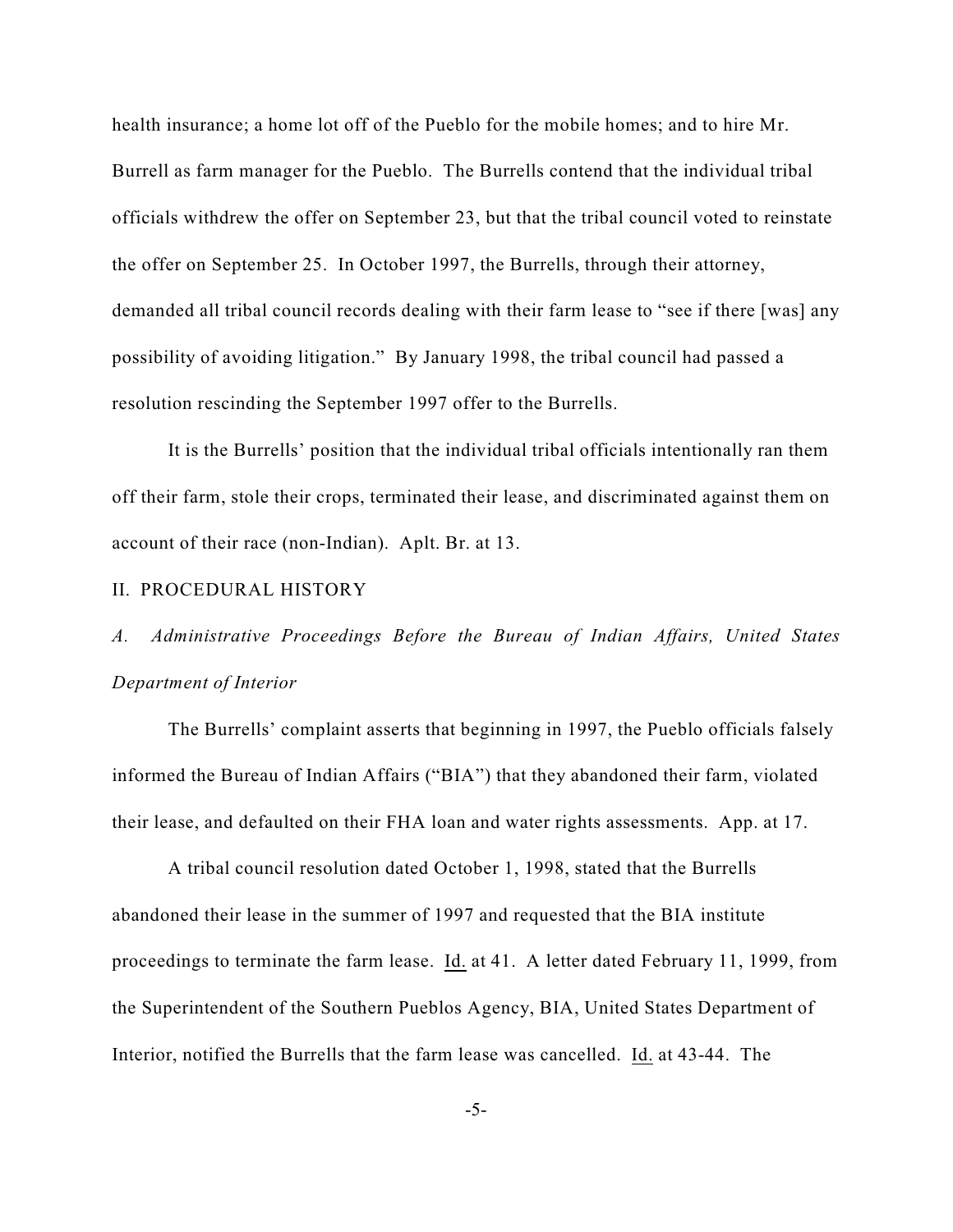Superintendent cited the Burrells' failure to keep their performance bond up to date, the tribal council's October 1998 resolution, and delinquent operations and maintenance charges as reasons for the decision. The Superintendent also noted the Burrells' failure to respond to the office's prior requests for information. Id.

The Burrells appealed that decision to the Albuquerque Area Office, BIA, United States Department of Interior. On May 26, 1999, the Area Director affirmed the Superintendent's decision to cancel the lease. Id. at 45. In particular, the Area Director observed that the Burrells sent a letter dated June 22, 1998, to the Superintendent, complaining that discrimination from Pueblo officials amounted to a constructive termination and breach of the lease. Id. at 48. That June 1998 letter stated, in relevant part: "[The Burrells] did not voluntarily abandon their lease, but instead were illegally driven off their lands which they worked peacefully for 17 years, all because of the prejudice of a few tribal officials. The imposition of a performance bond under these circumstances is not proper." Id. at 53. Additionally, the Area Director stated that the Burrells did not dispute the violations cited by the Superintendent, but that the Burrells' attorney advised the office that it faced federal litigation if it continued to refuse to enforce the Burrells' contractual and constitutional rights. Id. at 48. The Area Director concluded that the Burrells' claims failed to excuse their multiple breaches under the lease. Id. at 49.

The Burrells appealed the Area Director's decision to the Interior Board of Indian Appeals ("IBIA"), United States Department of Interior. The IBIA affirmed the Area

-6-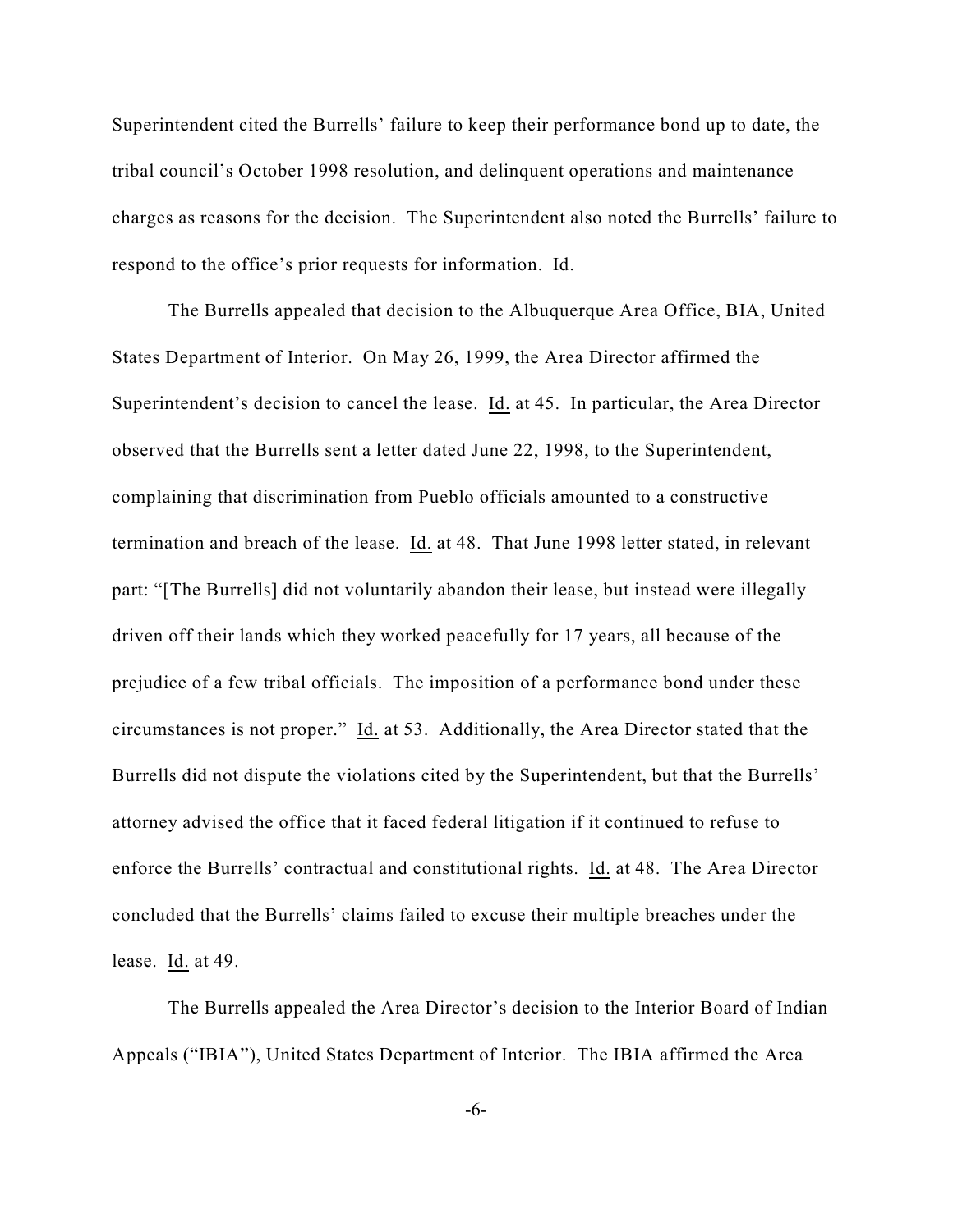Director's decision on May 17, 2000. Id. at 52. The IBIA held that the BIA did not have a trust duty toward the Burrells, rejecting the Burrells' argument that the lease violations should be excused because of the BIA's failure to investigate their allegations against the Pueblo. Id. at 55. Specifically, the IBIA determined that the Burrells reported the allegations of discrimination to the BIA long after they were in violation of the lease. Id. Therefore, the IBIA concluded that the BIA's failure to investigate those allegations was not the cause of the Burrells' lease violations. Id.

The Burrells did not seek federal court review of the IBIA's decision.

### *B. Federal Court and Tribal Court Proceedings*

On April 14, 1998, the Burrells filed an action in the United States District Court for the District of New Mexico, Burrell v. Armijo, et al., CIV 98-0438 JC/WWD, alleging civil rights claims under 42 U.S.C. §§ 1981, 1983, and 1985, as well as a separate count based on "respondeat superior," against the Pueblo and the individual tribal officials. App. at 21, 226-45. The district court dismissed that action without prejudice because of the Burrells' failure to exhaust tribal court remedies, following the Supreme Court's decisions in National Farmers Union Insurance Companies v. Crow Tribe, 471 U.S. 845 (1985) and Iowa Mutual Insurance Company v. LaPlante, 480 U.S. 9 (1987). Id. at 21, 246-52. In particular, the district court rejected the Burrells' contentions that the exhaustion rule did not apply because the tribal court lacked jurisdiction over their BIA lease and civil rights claims. Id. at 250. The district court found that the Burrells' complaint could not be construed to claim a remedy under the provisions of the BIA

-7-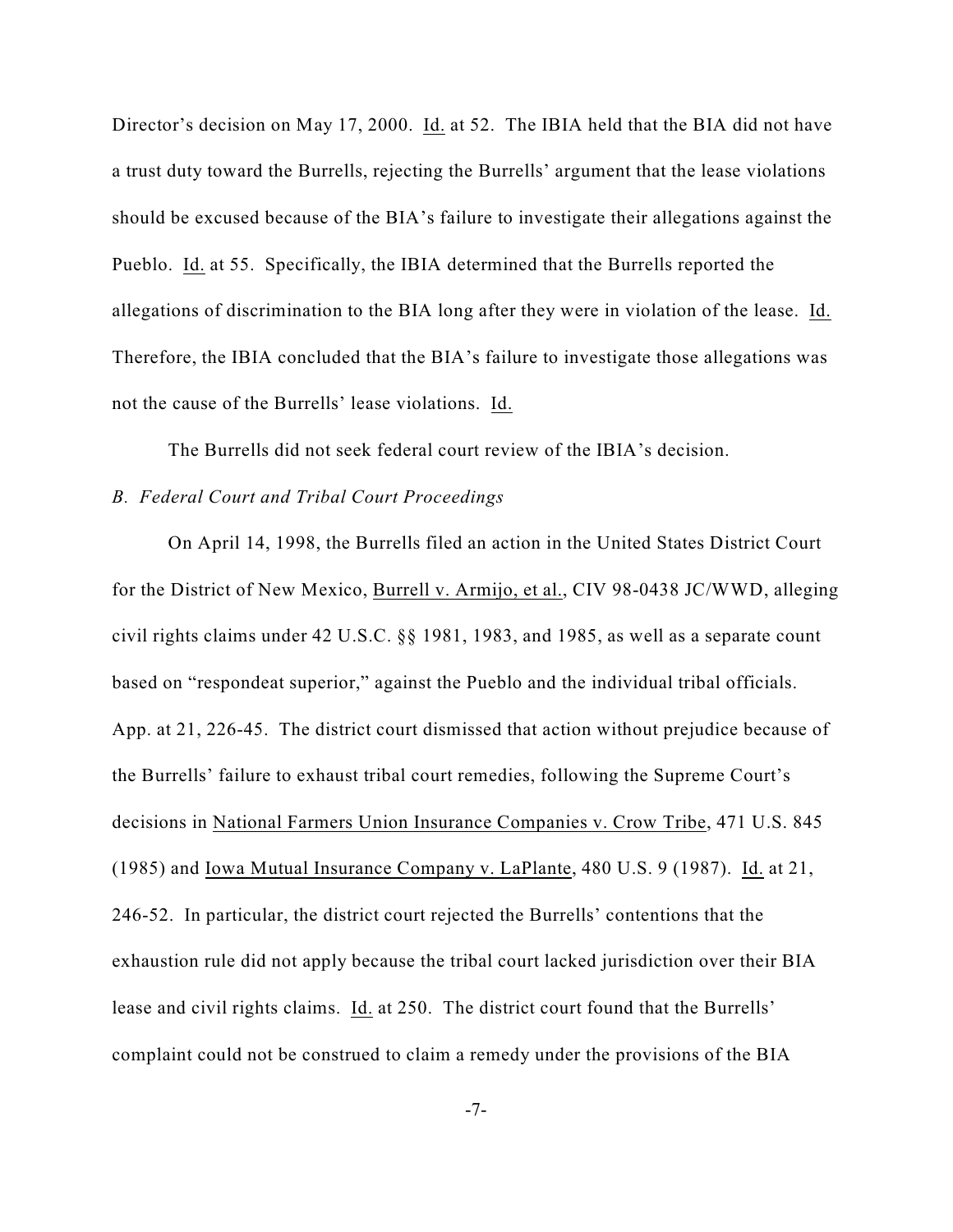lease, and that the Burrells failed to "cite any express jurisdictional prohibitions which prevent tribal courts from hearing their civil rights claims." Id. The Burrells did not appeal that decision.

On October 29, 1998, the Burrells re-filed their lawsuit in the Santa Ana Tribal Court (hereinafter "tribal court").<sup>3</sup> In that action, the Pueblo and the individual tribal officials filed a motion to dismiss on the grounds of tribal sovereign immunity and failure to state a claim. Meanwhile, the Burrells filed several motions, including motions to compel discovery, a motion for an evidentiary hearing, and a motion for a temporary restraining order and/or a preliminary injunction to prevent tribal officials from harassing tribal members who provided assistance to the Burrells. Tribal Judge Floyd J. Kezele held two evidentiary hearings on all pending matters on February 29, 2000, and March 21, 2000. App. at 23. By May 2002, Judge Kezele had not issued any decisions on the pending motions.

On May 14, 2002, the Burrells filed the present action in the United States District Court for the District of New Mexico.<sup>4</sup> The complaint alleged that exhaustion of tribal

<sup>3</sup>

The tribal court complaint is essentially the same complaint filed in the Burrells' first federal action. The tribal court complaint contained civil rights claims under 42 U.S.C. §§ 1981, 1983, and 1985, and claims for breach of lease, respondeat superior, negligence, and violations of property rights and "tribal laws and tradition." App. at 254- 73.

<sup>4</sup>

The Burrells acknowledge that the complaint in this action is basically the same complaint filed in the first federal action and in the tribal court. App. at 21, 189. In fact, the Burrells state that the two federal proceedings and the tribal court proceeding "involve the same parties, the same issues of fact and law, and are actually the same case." Id. at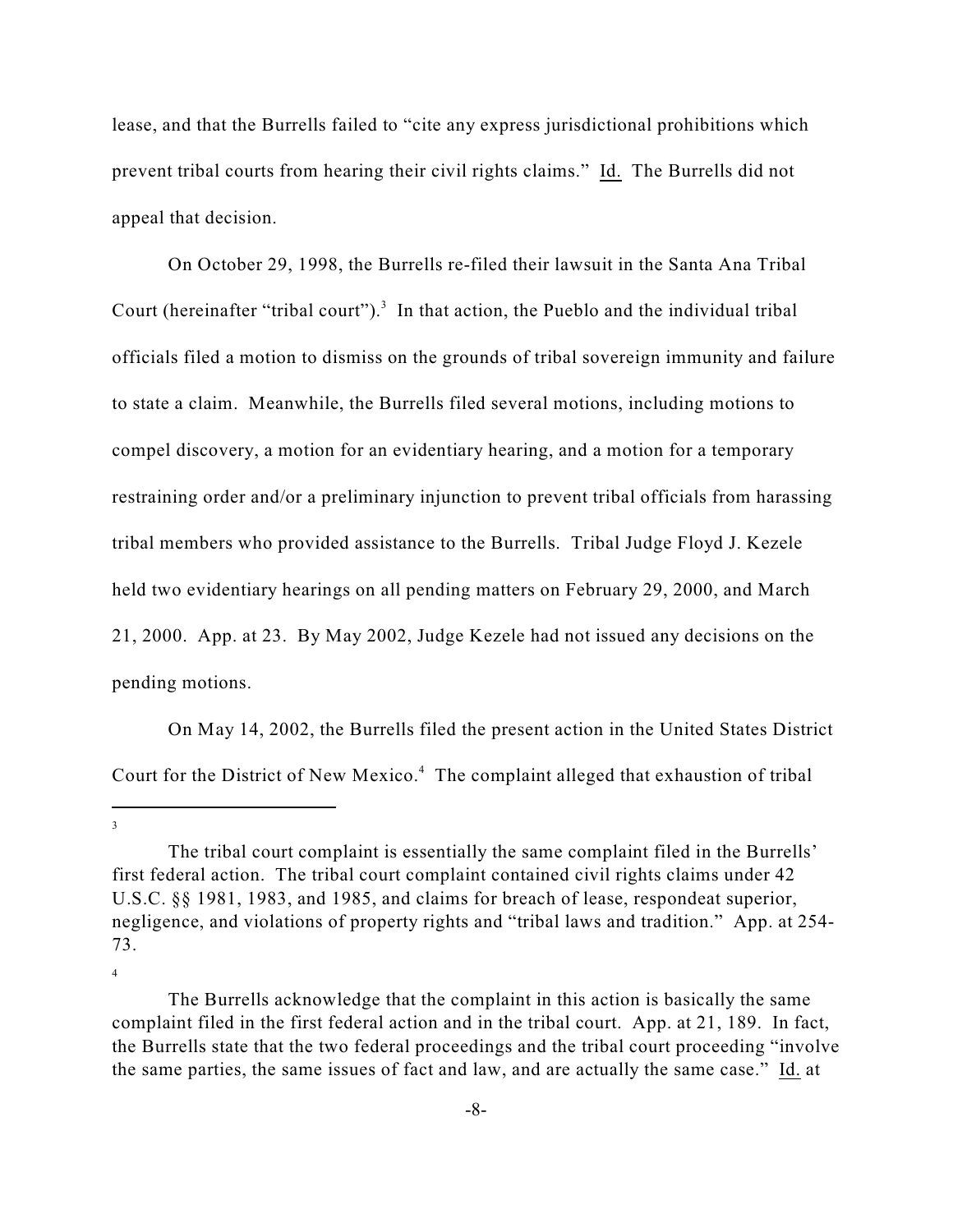court remedies should not be required because Judge Kezele denied the Burrells due process of law by failing to make any rulings on the pending motions for almost four years. App. at 22-23. The complaint also asserted that Judge Kezele's conduct "exhibited extreme bias in favor of the Pueblo of Santa Ana and [the] tribal officials" who paid his salary. Id.

The Pueblo and the individual tribal officials subsequently filed a motion to dismiss pursuant to Fed. R. Civ. P. 12(b)(1) and (b)(6). In this motion, they asserted that the Burrells' complaint should be dismissed for failure to state a claim and for failure to exhaust tribal court remedies, and that the action against the Pueblo was barred by tribal sovereign immunity. App. at 29, 57. The district court granted the motion on the exhaustion of remedies ground. Id. at 158-65. The district court stated that at some point a delay in tribal court proceedings might be sufficient to invoke an exception to the exhaustion requirement, but given the appointment of a new tribal judge to the Burrells' case, the district court concluded that the tribal court remained an available forum for the Burrells to exhaust their remedies. Id. at 163-64. Thus, the district court stayed the case for six months to provide the tribal court an opportunity to address the Burrells' claims. Id. at 164. The district court declined to address tribal sovereign immunity until the issue of exhaustion had been resolved. Id.

Within that six month period, Tribal Court Judge Angela Luhan issued an "Order Granting Defendant's [sic] Motion to Dismiss on Grounds of Sovereign Immunity." App.

189.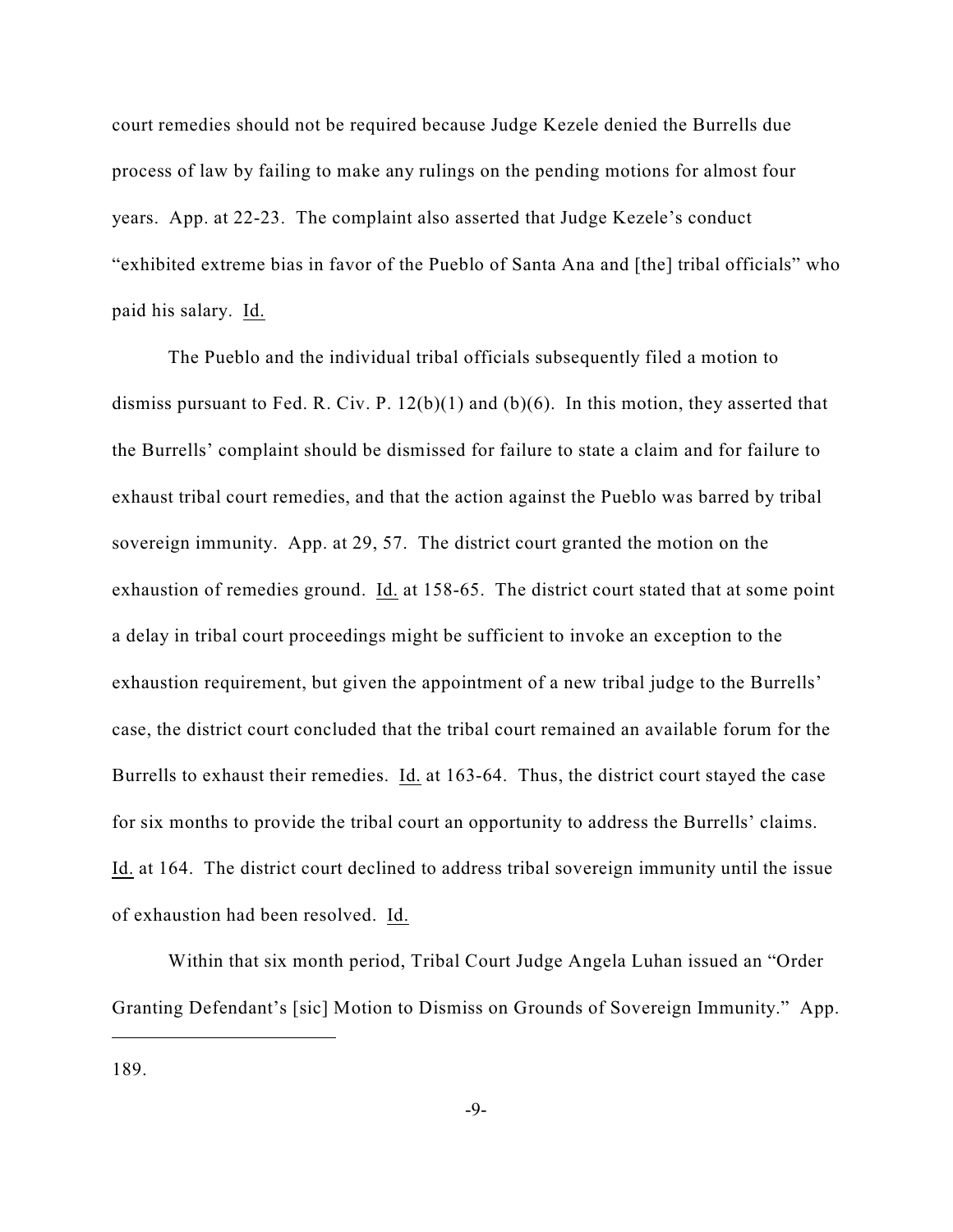at 168. The order stated in its entirety:

THIS MATTER comes before the Court pursuant to Defendant's [sic] Motion to Dismiss [o]n Grounds of Sovereign Immunity. Having reviewed the entire file in this matter, submissions of the parties, applicable law, and being otherwise fully advised on the issues, THE COURT FINDS that Santa Ana Tribal Court has Jurisdiction to hear this matter, and Defendant's [sic] motion is well taken and granted, and there is no need for any further hearings in this matter.

IT IS THEREFORE ORDERED that Defendant's [sic] Motion to Dismiss is hereby GRANTED on the grounds that Plaintiff's [sic] claims are barred by the Sovereign Immunity of Defendant, Pueblo of Santa Ana, from suit.

Id. Judge Luhan did not issue a ruling on any other motions.<sup>5</sup>

After the Pueblo and the individual tribal officials notified the district court of the tribal court's decision, the Burrells filed a motion asking the district court to declare the tribal court's decision "null and void." App. at 169, 188. The district court denied the motion, refusing to review the Burrells' arguments that the tribal court failed to order the parties to arbitration and that the tribal court's sovereign immunity ruling was contrary to Supreme Court precedent. Id. at 194-201. The district court stated that it could only review the tribal court's determination regarding its jurisdiction to adjudicate the Burrells' claims, but that nothing in the Burrells' motion could be construed as such a request. Yet, the district court entertained the Burrells' argument to declare the tribal court's decision void based on a lack of due process. Id. at 197. Although the district

<sup>5</sup>

In additional to their prior pending motions before Judge Kezele, the Burrells also filed several motions before Judge Luhan, including motions to compel discovery, amend their complaint, and order arbitration. App. at 220.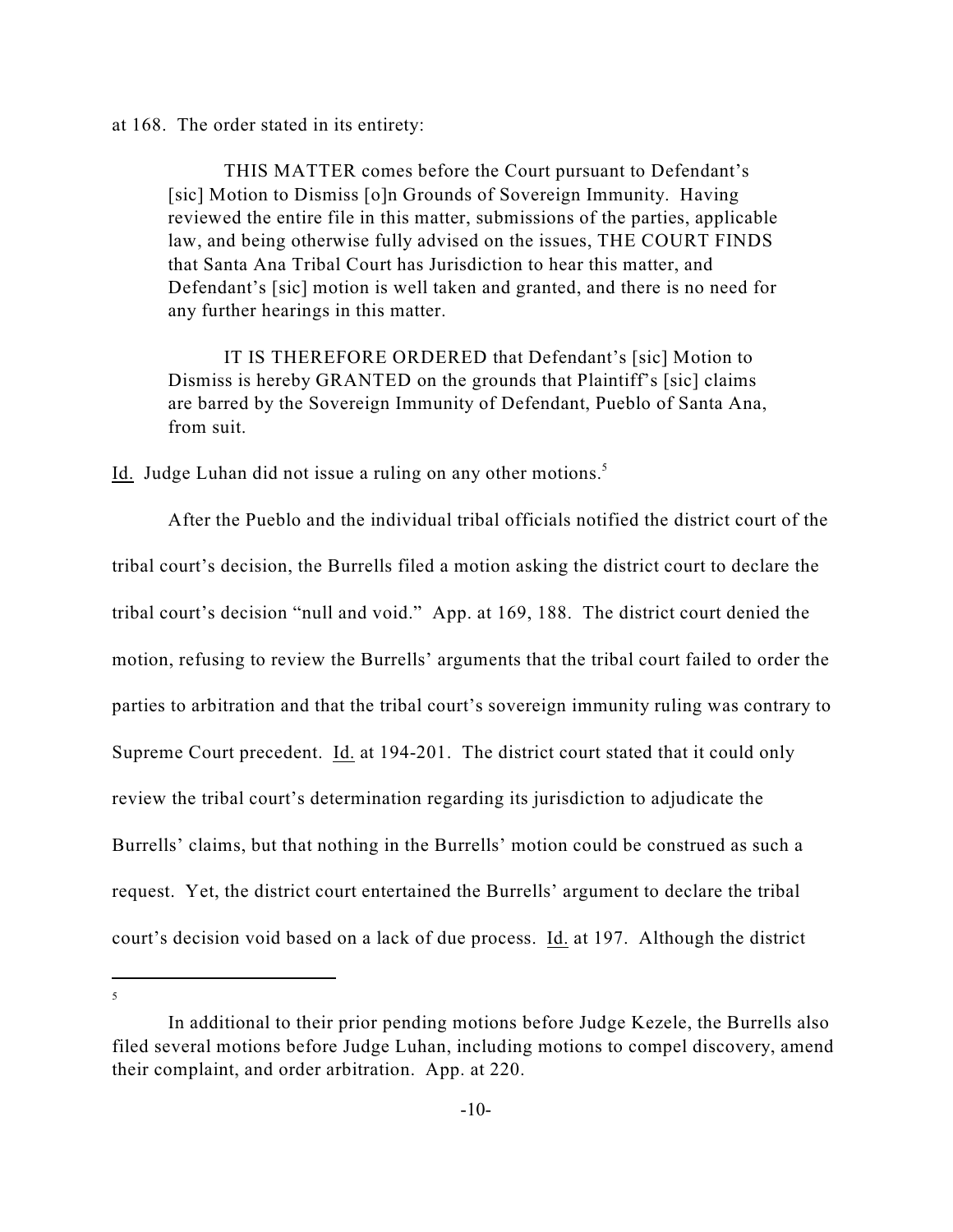court initially determined that its readjudication of issues previously resolved by a tribal court was not supported by Supreme Court precedent, it alternatively reached the merits of the Burrells' due process argument and found that the tribal court's proceedings provided adequate due process. Id. at 198. The district court concluded its ruling by requesting the parties to file status briefs addressing, at a minimum, the following issues: whether the stay should be lifted; whether the stay should be extended pending further exhaustion; and whether the Burrells' claims should be dismissed. Id. at 193-94, 201.

In the status briefs filed, the parties agreed that the Burrells had fully exhausted their tribal court remedies because it appeared that no appellate review was available. App. at 204, 220-21. The Pueblo and the individual tribal officials also maintained in their status briefs that the district court should lift the stay and dismiss the Burrells' complaint with prejudice under *res judicata* principles, arguing that the tribal court fully adjudicated the Burrells' claims. Id. at 203-14.

The district court subsequently lifted the stay because the parties did not dispute that the Burrells exhausted their tribal court remedies. App. at 398. The district court also construed the Pueblo and the individual tribal officials' status brief as a second motion to dismiss raising *res judicata* as a new ground for dismissal, and provided the Burrells an opportunity to respond. Id. at 400. The Burrells, however, did not file a response.

On August 29, 2003, the district court issued a decision on the unopposed second motion to dismiss. App. at 402-406. The district court noted that under Fed. R. Civ. P.

-11-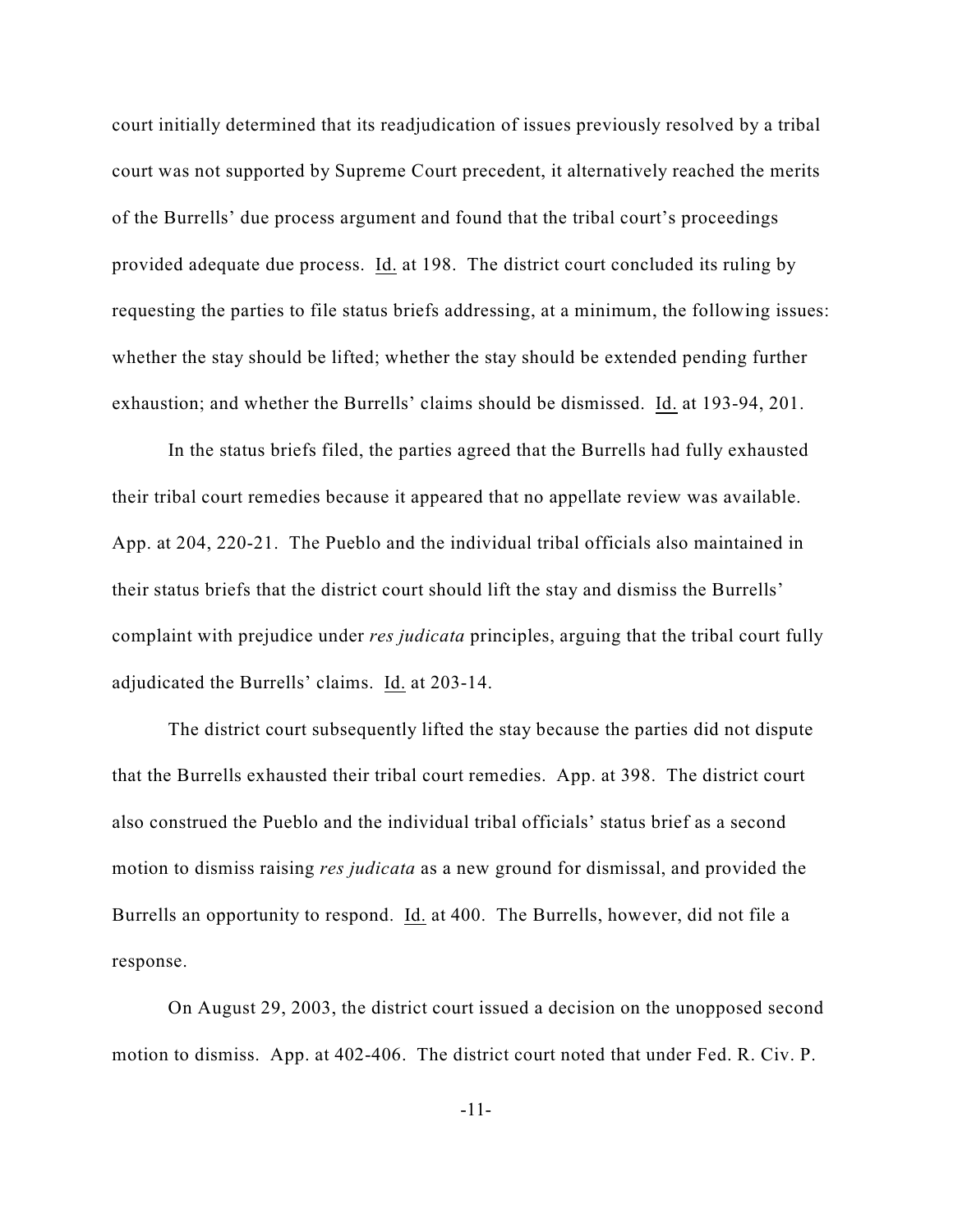41(b) and Tenth Circuit precedent, a dismissal for lack of jurisdiction (such as sovereign immunity) did not operate as a final adjudication on the merits under *res judicata* principles. Id. at 404. Nevertheless, the district court stated that under the doctrine of collateral estoppel, a dismissal for lack of jurisdiction precluded "relitigation of the jurisdictional issues necessarily decided on the jurisdictional question." Id. at 405 (citing Matosantos Commercial Corp. v. Applebee's Int'l, Inc., 245 F.3d 1203, 1209-10 (10th Cir. 2001); Stewart Sec. Corp. v. Guar. Trust Co., 597 F.2d 240, 241 (10th Cir. 1979)).

Applying this law, the district court concluded that the tribal court "necessarily determined that the Defendants were entitled to sovereign immunity with regard to all claims and that immunity had not been waived." App. at 405. As a result, the district court held that the tribal court's decision was entitled to preclusive effect. Id. The district court noted, as it did previously in the case, that it possessed the authority to consider whether the tribal court had jurisdiction to decide the Burrells' claims. The district court then commented:

Plaintiffs have never made an intelligible argument challenging the jurisdiction of the Santa Ana Tribal Court over their various claims. Plaintiffs . . . [previously argued] that the tribal court lacked jurisdiction over the BIA lease because of an alleged arbitration clause within the lease and lacked jurisdiction over all Plaintiffs' claims because tribal courts are generally unfair. These arguments do not relate to the jurisdictional authority of the Santa Ana Tribal Court over Plaintiffs' causes of action. Plaintiffs made no further attempt to challenge the jurisdiction of the tribal court. Therefore, this Court has never addressed the jurisdiction of the Santa Ana Tribal Court as it relates to Plaintiffs' claims.

Id. at 405-06.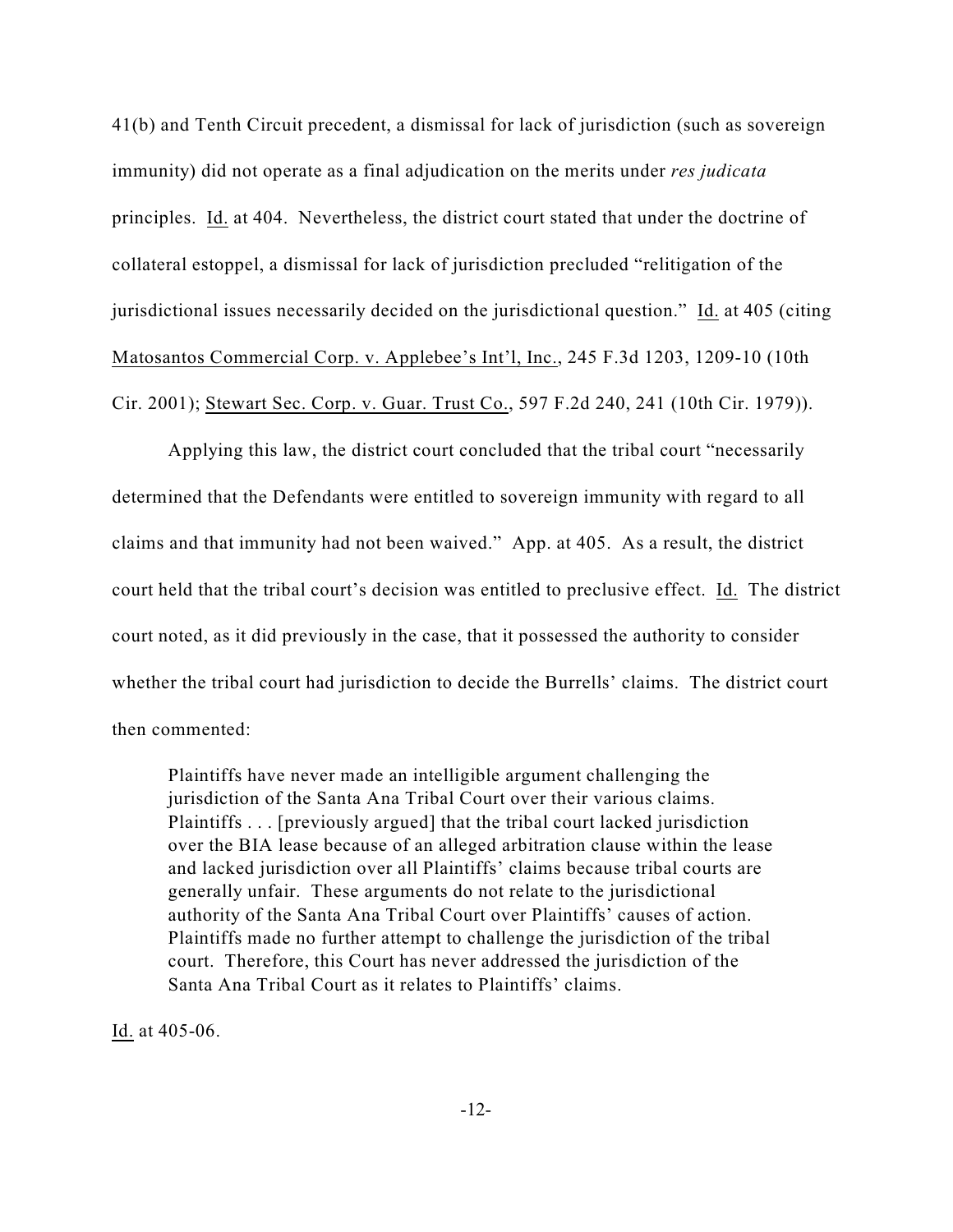### III. STANDARD OF REVIEW

The Burrells' notice of appeal references only the district court's August 29, 2003, order dismissing their claims based on the preclusive effect accorded to the tribal court's sovereign immunity decision. App. at 408; see Salguero v. City of Clovis, 366 F.3d 1168, 1172 (10th Cir. 2004) (citation omitted) (reviewing the district court's application of the doctrine of collateral estoppel de novo). The Burrells' appellate brief, however, does not limit itself to challenging the district court's collateral estoppel ruling. Rather, the Burrells spend a significant portion of their brief arguing that the district court erred by denying their motion to declare the tribal court's decision "null and void." They focus, in particular, on the alleged lack of due process afforded to them during the tribal court proceedings. We believe that the issues involved in the denial of that motion–whether, and under what circumstances, a federal court may refuse to recognize or enforce a tribal judgment–are intertwined and arguably inseparable from the question of whether to give the tribal court's judgment preclusive effect. Therefore, we also review de novo the district court's denial of the Burrells' motion to declare the tribal court's decision "null and void." See Bird v. Glacier Elec. Coop. Inc., 255 F.3d 1126, 1140-41 (9th Cir. 2001) (applying de novo review to examine whether "alleged due process violations precluded the district court's grant of comity . . . to the tribal court judgment").

### IV. DISCUSSION

The threshold issue on appeal is whether any grounds exist that would prevent us

-13-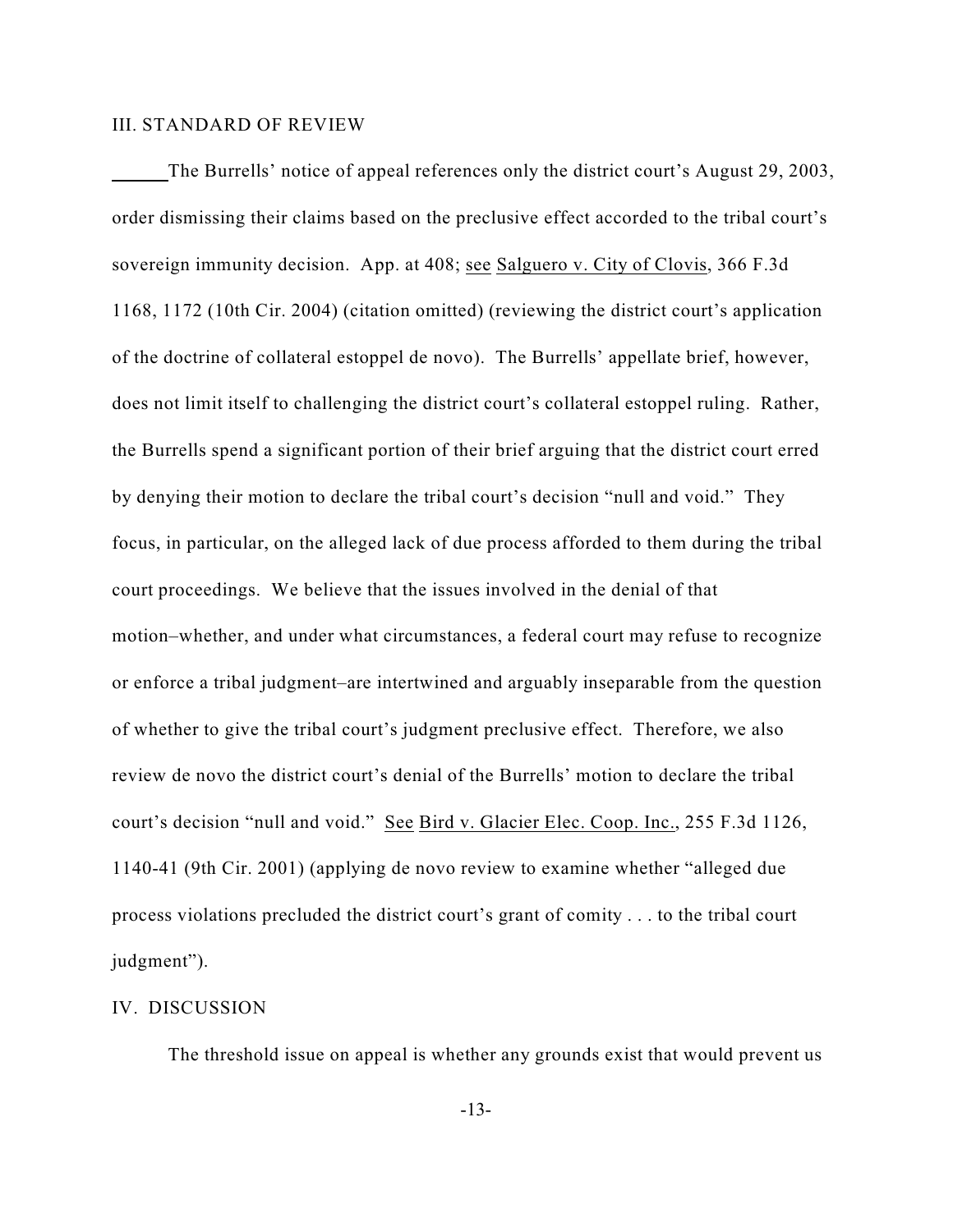from giving preclusive effect or otherwise recognizing the tribal court's sovereign immunity decision. We believe two grounds require consideration in this case: (1) lack of subject matter jurisdiction; and (2) denial of due process, including whether the Burrells enjoyed a "full and fair opportunity to litigate" their claims under the doctrine of collateral estoppel. See Macarthur v. San Juan County, 309 F.3d 1216, 1225 (10th Cir. 2002) (stating that this court is "unwilling to enforce judgments of tribal courts acting beyond their authority"); Wilson v. Marchington, 127 F.3d 805, 807 (9th Cir. 1997) (cited with approval in Macarthur) (holding that federal courts shall neither recognize nor enforce tribal judgments if "(1) the tribal court did not have both personal and subject matter jurisdiction; or (2) the defendant was not afforded due process of law"); Ryan v. City of Shawnee, 13 F.3d 345, 348 n.2 (10th Cir. 1993) (noting that "'[c]ollateral estoppel cannot apply when the party against whom the earlier decision is asserted did not have a "full and fair opportunity" to litigate that issue in the earlier case'") (internal citation omitted).

### *A. Tribal Court Jurisdiction*

"Tribal courts have repeatedly been recognized as appropriate forums for the exclusive adjudication of disputes affecting important personal and property interests of both Indians and non-Indians." Santa Clara Pueblo v. Martinez, 436 U.S. 49, 65-66 (1978) (internal citations omitted); see Montana v. United States, 450 U.S. 544, 566 (1981) (determining that Indian tribes possess inherent authority to exercise civil jurisdiction over "nonmembers who enter consensual relationships with the tribe or its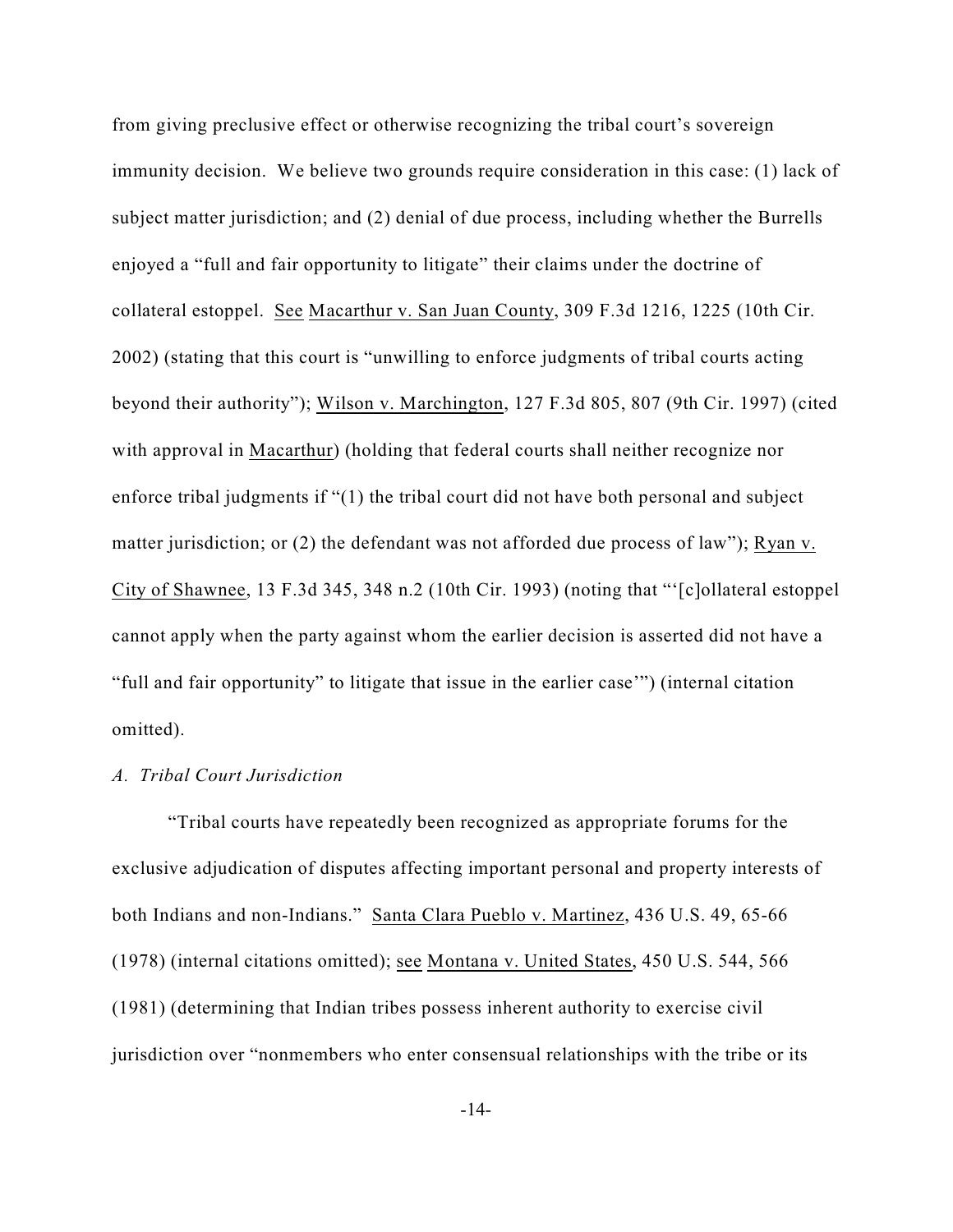members, through . . . contracts, leases, or other arrangements" and "over the conduct of non-Indians on fee lands within its reservation when that conduct threatens or has some direct effect on the political integrity, the economic security, or the health or welfare of the tribe"); Enlow v. Moore, 134 F.3d 993, 996 (10th Cir. 1998) (stating that "civil jurisdiction over non-Indians on reservation lands 'presumptively lies in the tribal courts unless affirmatively limited by a specific treaty provision or federal statute'") (citation omitted).

The Supreme Court, citing the promotion of tribal self-government and principles of comity (as opposed to a jurisdictional prerequisite), has required litigants to exhaust their tribal court remedies before a district court may evaluate the existence of a tribal court's jurisdiction. Iowa Mut., 480 U.S. at 15-16; see Texaco, Inc. v. Zah, 5 F.3d 1374, 1378 (10th Cir. 1993) (noting that "[w]hen the activity at issue arises on the reservation, [exhaustion] policies almost always dictate that the parties exhaust their tribal remedies before resorting to a federal forum"); Smith v. Moffett, 947 F.2d 442, 444 (10th Cir. 1991) (stating that application of the exhaustion requirement does not depend on the existence of a pending action in a tribal court). This exhaustion policy provides a tribal court the first opportunity to examine its own jurisdiction, but is subject to the following exceptions: (1) "where an assertion of tribal jurisdiction 'is motivated by a desire to harass or is conducted in bad faith,"" Nat'l Farmers, 471 U.S. at 857 n.21 (internal citation omitted); (2) "where the [tribal court] action is patently violative of express jurisdictional prohibitions," id.; (3) "where exhaustion would be futile because of the lack

-15-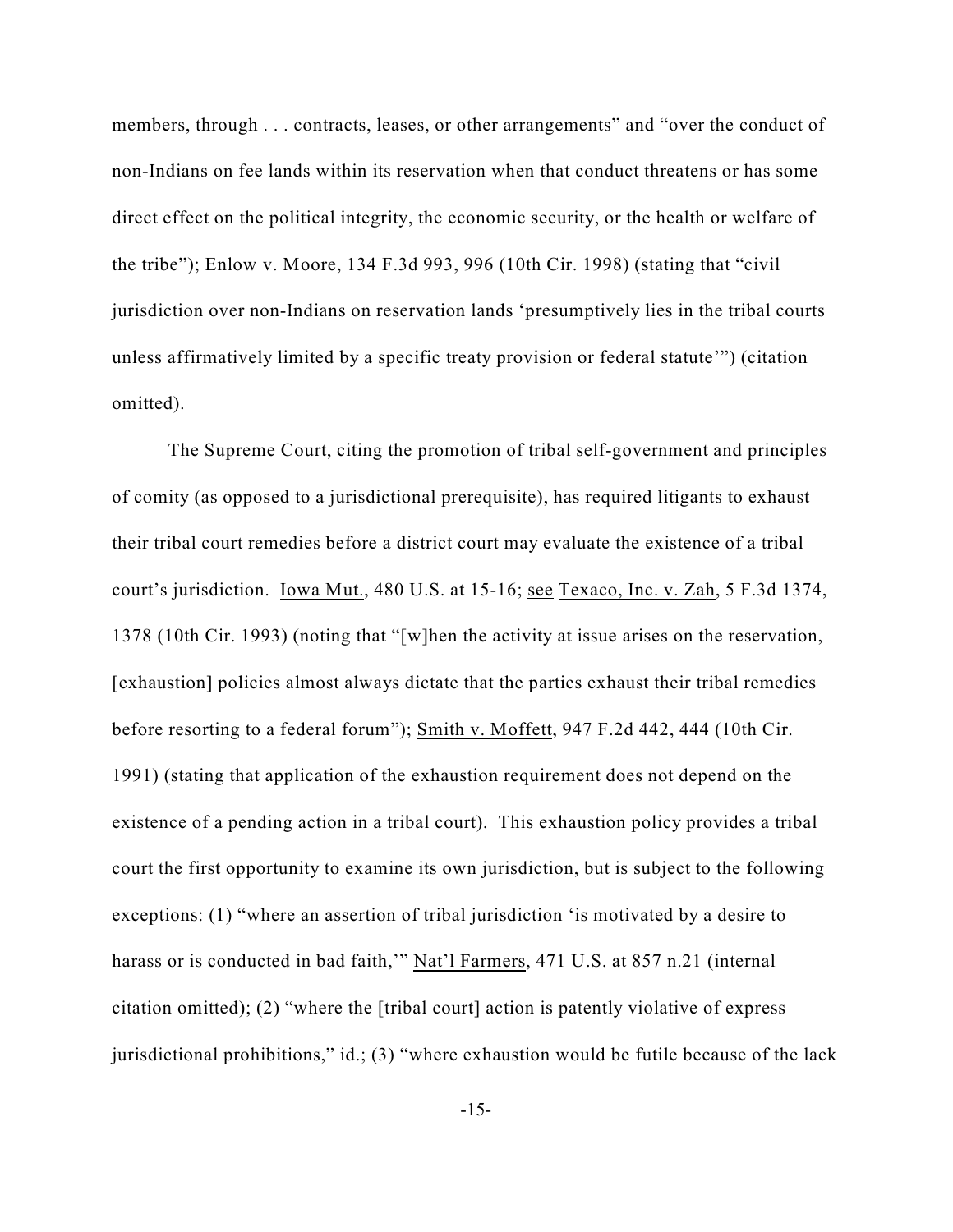of an adequate opportunity to challenge the [tribal] court's jurisdiction," id.; (4) "[w]hen . . . it is plain that no federal grant provides for tribal governance of nonmembers' conduct on land covered by [the main rule established in Montana v. United States]," Strate v. A-1 Contrs., 520 U.S. 438, 459 n.14 (1997); or (5) it is otherwise clear that the tribal court lacks jurisdiction so that the exhaustion requirement "'would serve no purpose other than delay,'" Nevada v. Hicks, 533 U.S. 353, 369 (2001) (internal citation omitted). Allegations of local bias and tribal court incompetence, however, are not exceptions to the exhaustion requirement. Iowa Mut., 480 U.S. at 19.

After exhaustion is completed, litigants may seek federal court review of a tribal court's ruling that it had jurisdiction. Iowa Mut., 480 U.S. at 19; Nat'l Farmers, 471 U.S. at 853. But "[u]nless the district court finds the tribal court lacked jurisdiction or withholds comity for some other valid reason, it must enforce the tribal court judgment without reconsidering issues decided by the tribal court." AT&T Corp. v. Coeur D'Alene Tribe, 295 F.3d 899, 905 (9th Cir. 2002) (citing Iowa Mut., 480 U.S. at 19).

The Burrells never accepted the district court's invitation to challenge the tribal court's jurisdiction. On appeal, the Burrells still fail to construct a clear argument challenging the tribal court's jurisdiction over their claims. The only argument in the Burrells' filings before the district court or on appeal that could be construed as an objection to the tribal court's jurisdictional authority is their claim that the provisions of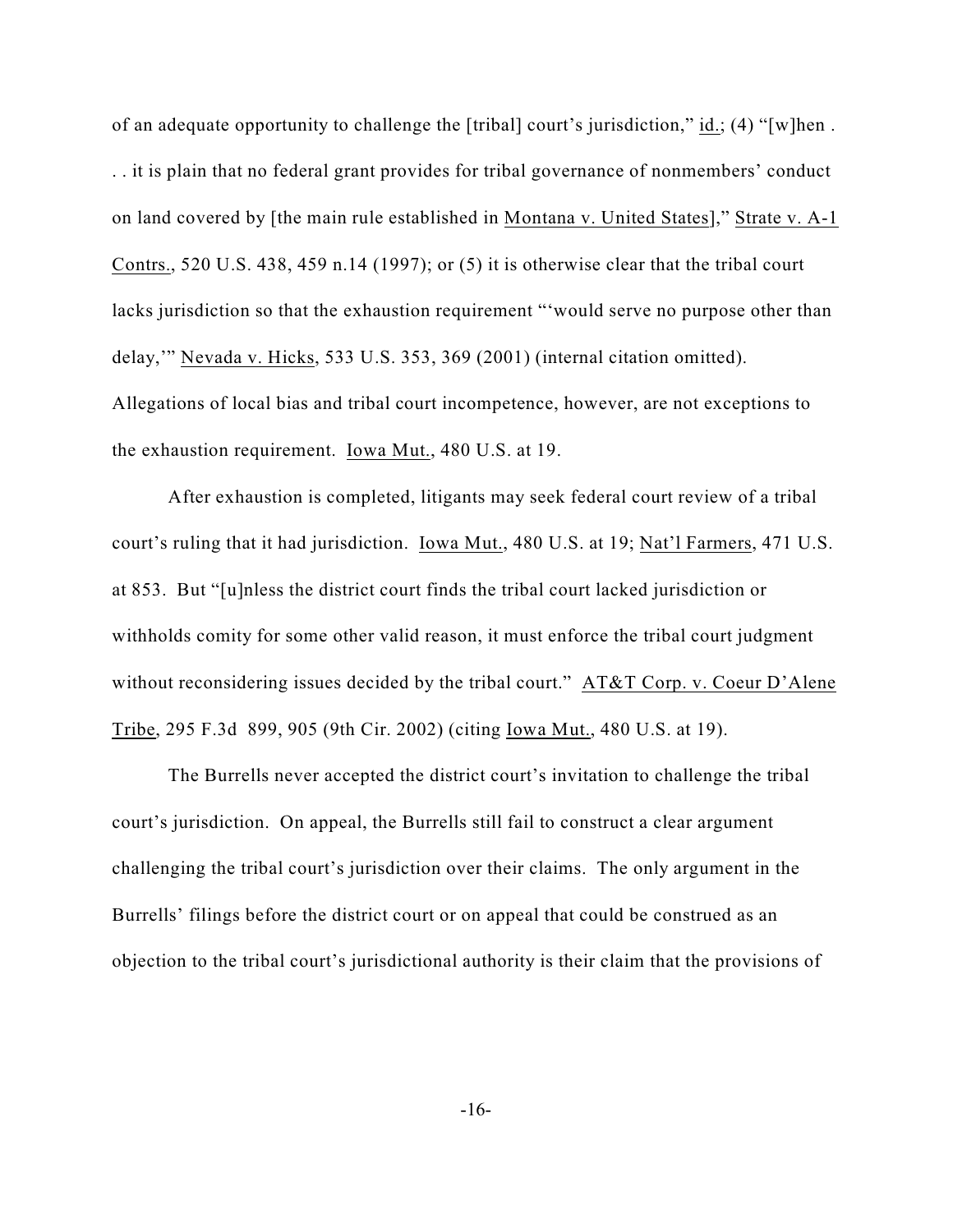the BIA lease required arbitration of their damage claims before the Secretary of Interior.<sup>6</sup>

With regard to their contention that the BIA lease required arbitration of their damage claims, the Burrells argue that language in the BIA lease and its reference to 25 C.F.R. § 131, together with 25 U.S.C. § 229, operate as a waiver of the Pueblo's sovereign immunity and require arbitration of their damage claims by the Secretary of the Interior. Aplt. Br. at 23-25, 30. In support, the Burrells cite the Supreme Court's decision in C & L Enterprises, Incorporated v. Citizen Bank Potawatomi Indian Tribe of Oklahoma, 532 U.S. 411, 414 (2001), which held that an Indian tribe's agreement to arbitrate disputes and to enforce arbitral awards in state court waived the tribe's sovereign immunity in a state court action to enforce an arbitral award. We conclude that the Burrells fail to demonstrate that an agreement to arbitrate existed or that any applicable federal law required arbitration in this instance.

First, the Burrells claim that the BIA lease contains a provision requiring arbitration before the Secretary of the Interior pursuant to "the old" 25 C.F.R. § 131. While the lease references that regulation, App. at 123, the portions of that regulation

6

The record reflects that the Burrells addressed the tribal court's jurisdiction to adjudicate civil rights claims in their first federal case. Nevertheless, they failed to squarely raise the issue in this case. Instead, they have merely suggested that the district court erred in the first case they filed by requiring them to exhaust their tribal remedies. In support of that contention, they note that their case involves a federal lease and constitutional torts. Noticeably absent from the Burrells' briefs is citation to the Supreme Court's decision in Nevada v. Hicks, which held that "tribal courts cannot entertain § 1983 suits." 533 U.S. at 369. Whether tribal courts possess jurisdiction to adjudicate  $\S$ 1981 and § 1985 claims appear to be issues of first impression. But since the Burrells have not raised these issues, we will not address them at this time.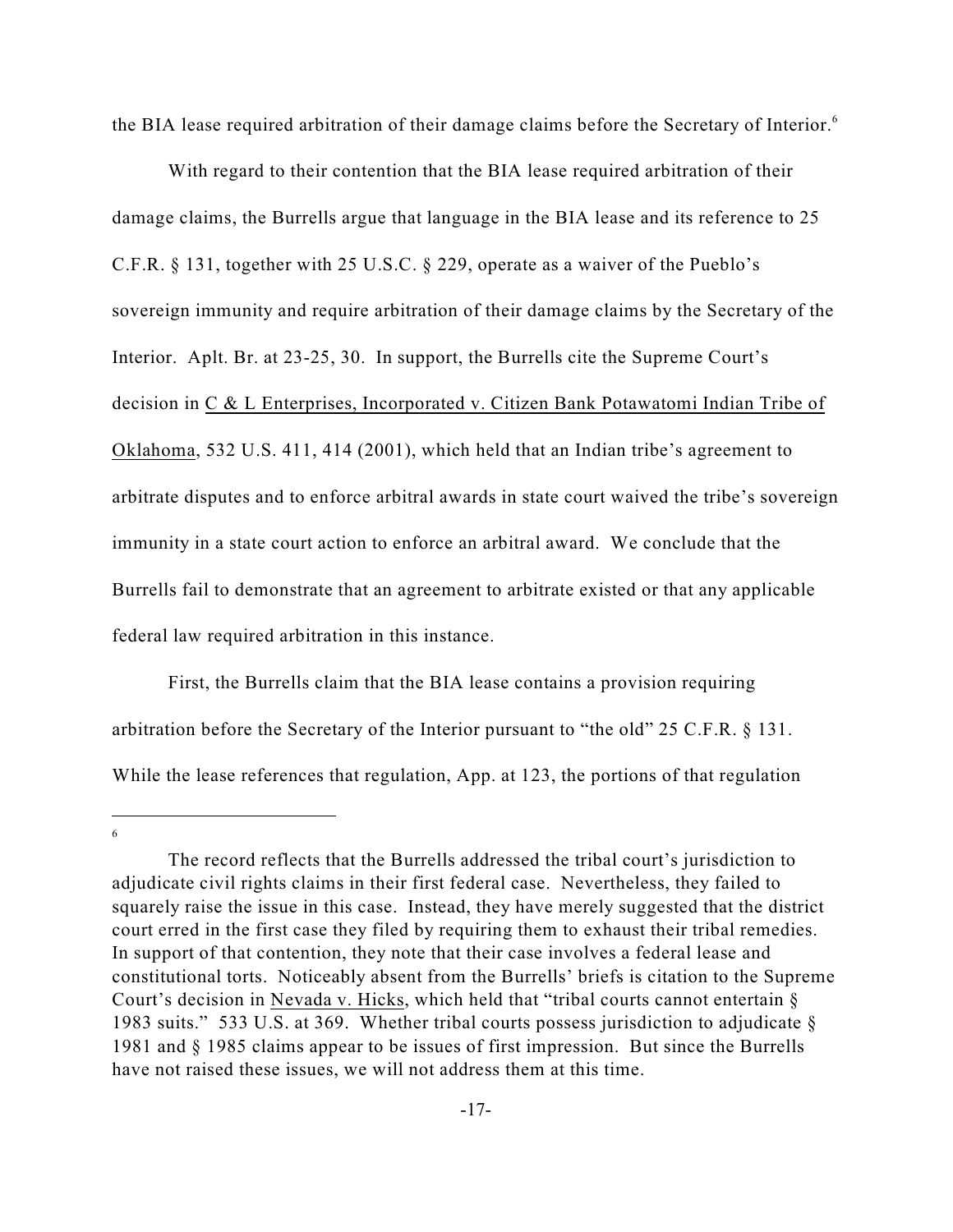cited by the Burrells in their appellate brief do not even mention arbitration. Further, we observe that the Pueblo and the individual tribal officials pointed out to the district court that 25 C.F.R. § 131 has been repealed, that 25 C.F.R. § 162 now deals with Indian leases, and that 25 C.F.R. § 162 does not contain a provision requiring arbitration. Id. at 178. Even in the Burrells' first federal action, the district court rejected the Burrells' claim that 25 C.F.R. § 131 was a jurisdictional prohibition to tribal court authority. Id. at 250.

Second, the Burrells cite paragraph seven of the lease, entitled "Reservations,"

which states:

It is understood and agreed that the lessor reserves the right to make oil and gas leases, grant rights of way and other legal grants, on the premises covered by this lease and that in event such a lease or grant is made, the lessee hereunder shall be entitled to damages for the actual loss sustained by him on account of said lease or grant, and to nothing more. It is further understood that *in the event of a dispute between the lessee hereunder and the lessee or permittee under any oil and gas lease, right-of-way, or other grant, as to the amount of such actual damages the matter will be referred to the Secretary who shall be the sole and final judge as to the amount of the said damages*.

App. at 124 (emphasis added). This paragraph, however, relates to disputes between the

Burrells and lessees under an oil and gas lease, right-of-way, or other grant–not disputes

between the Burrells and the Pueblo. App. Br. at 17.

Third, the Burrells rely on 25 U.S.C. § 229, which states:

If any Indian, belonging to any tribe in amity with the United States, shall, within the Indian country, take or destroy the property of any person lawfully within such country, or shall pass from Indian country into any State or Territory inhabited by citizens of the United States, and there take,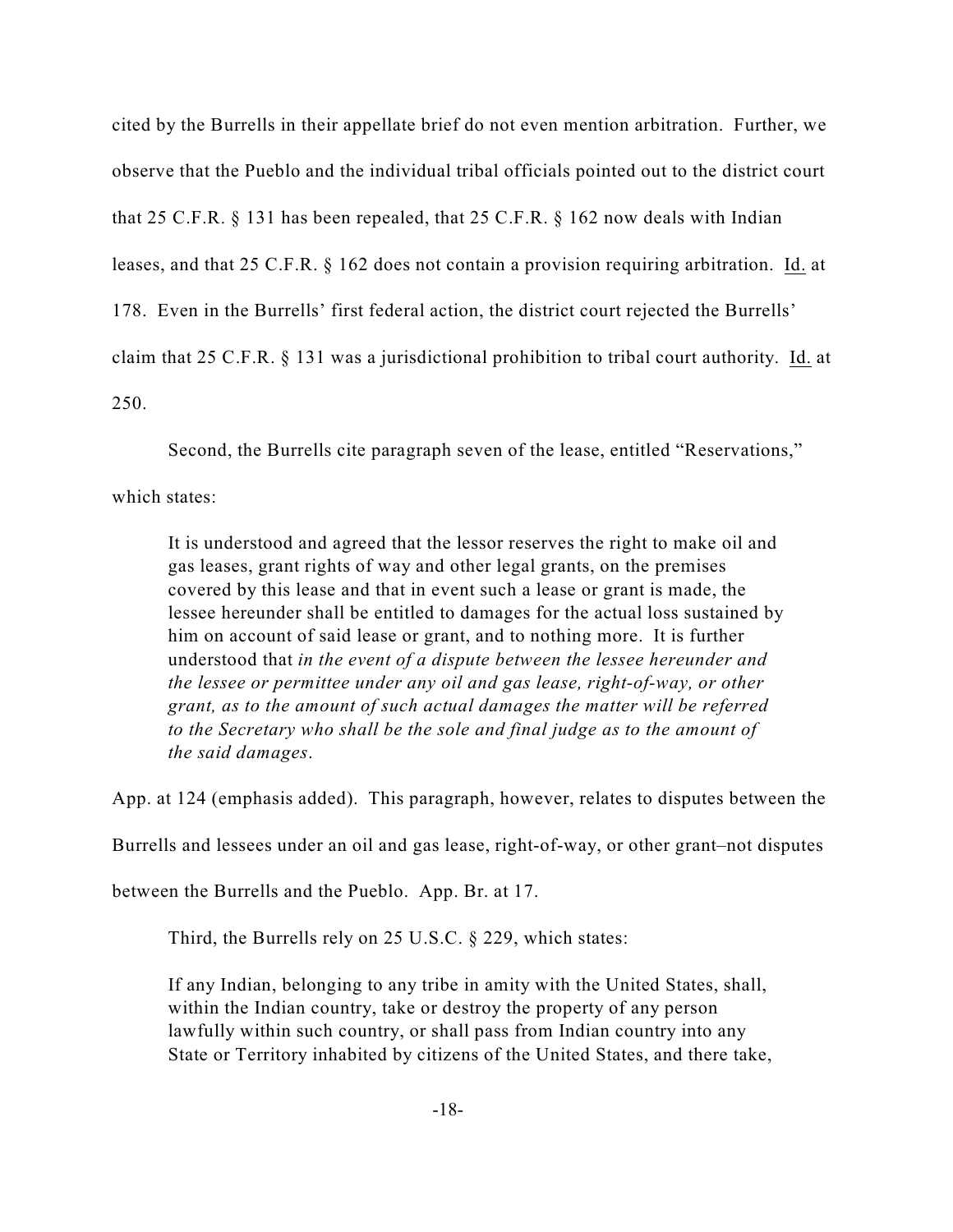steal, or destroy, any horse, or other property belonging to any citizen or inhabitant of the United States, such citizen or inhabitant, his representative, attorney, or agent, may make application to the proper superintendent, agent, or subagent, who, upon being furnished with the necessary documents and proofs, shall, under the direction of the President, make application to the nation or tribe to which such Indian shall belong, for satisfaction; and if such nation or tribe shall neglect or refuse to make satisfaction, in a reasonable time not exceeding twelve months, such superintendent, agent, or subagent shall make return of his doings to the Commissioner of Indian Affairs, that such further steps may be taken as shall be proper, in the opinion of the President, to obtain satisfaction for the injury.

25 U.S.C. § 229. This argument was not presented to the district court, and it is wellsettled that this court generally does not review matters raised for the first time on appeal. See, e.g., Tillman ex rel. Estate of Tillman v. Camelot Music, Inc., 408 F.3d 1300, 1307 (10th Cir. 2005). In any event, this statute does not establish that the Pueblo waived its sovereign immunity by agreeing to arbitrate disputes over the BIA lease, thereby depriving the tribal court of jurisdiction.

Lastly, the Burrells point out that they wrote to the Area Director of the BIA on June 22, 1998, demanding all their rights under the lease. The Burrells claim that this general demand encompassed a request for mandatory arbitration. This argument incorrectly assumes that the BIA lease contained a right to arbitration. Even if the Burrells could somehow argue that the Secretary of Interior failed to afford them arbitration, they waived this argument because they never sought federal review of the IBIA's decision to terminate the lease.

In sum, while lack of subject matter jurisdiction is a ground for refusing to

-19-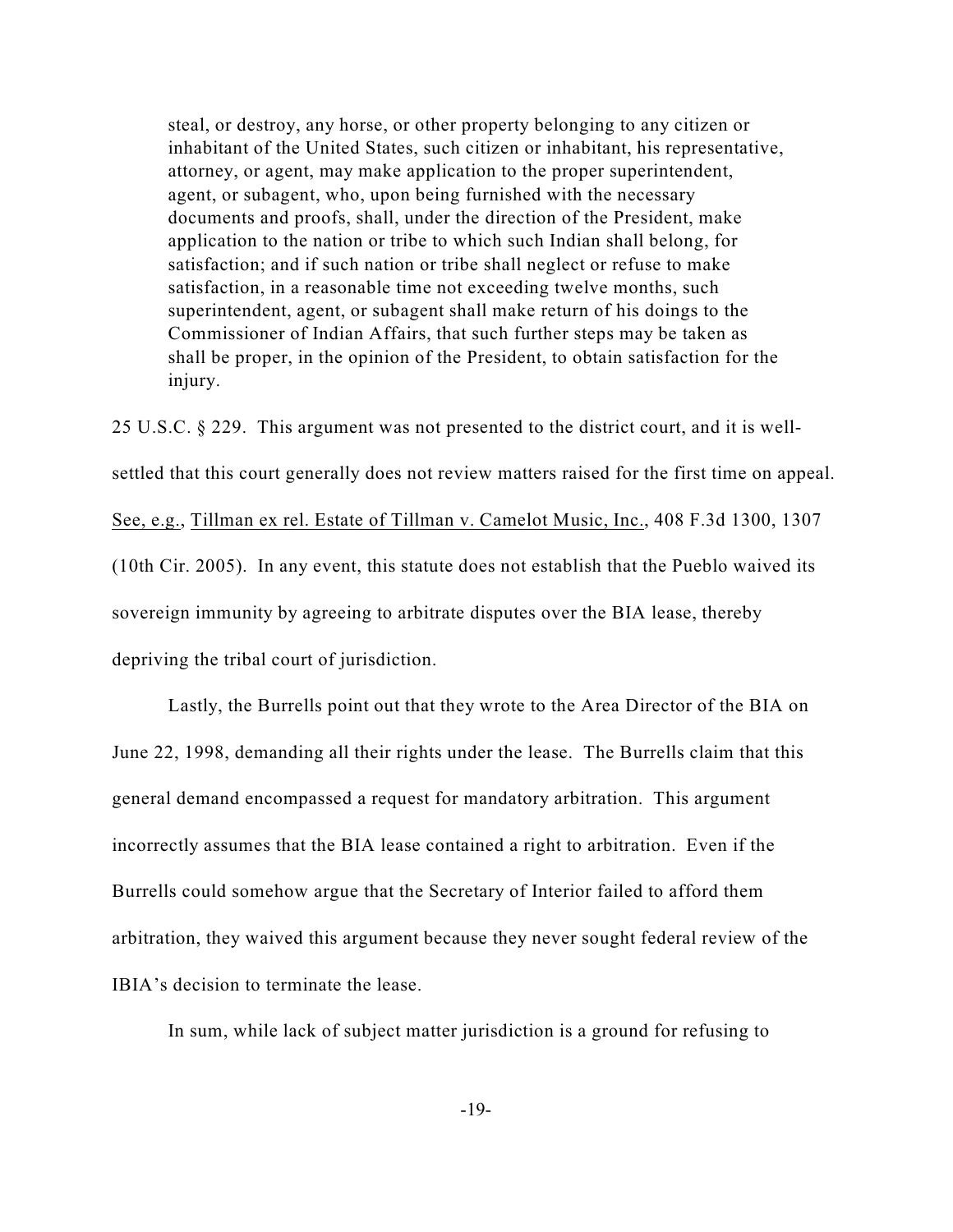recognize the tribal court's sovereign immunity decision, we agree with the district court that the Burrells failed to assert an intelligible or otherwise meritorious argument on this issue.

### *B. Collateral Estoppel-Due Process Considerations*

The Burrells focus most of their attention on an alleged lack of fairness during the proceedings before the tribal court. The Burrells maintain that the tribal court refused to allow discovery pertaining to the tribal council's records of its meetings; the Pueblo's form of government, including the separation of powers between the tribal council, tribal officials, and the cacique that appoints them;<sup>7</sup> the tribal court's code of laws; and the existence of a tribal court system based on principles of *stare decisis*. Aplt. Br. at 19. The Burrells assert that the Pueblo has a corrupt, totalitarian form of government that lacks a regular code of laws and allows tribal judges to serve entirely at the whim of tribal officials. The Burrells point out that the first tribal judge failed to make any rulings for almost four years, and they assert that the second tribal judge acted upon an incomplete record,<sup>8</sup> ignored their motions, and simply issued a one-page order dismissing their case on sovereign immunity grounds. Finally, the Burrells argue that they were entitled to

7

8

The cacique appears to be the leader of the Pueblo that is appointed for life.

The Burrells presume that no transcripts of the two days of hearings exist because the first tribal judge ignored requests for copies of the tapes from the hearings. Aplt. Br. at 22.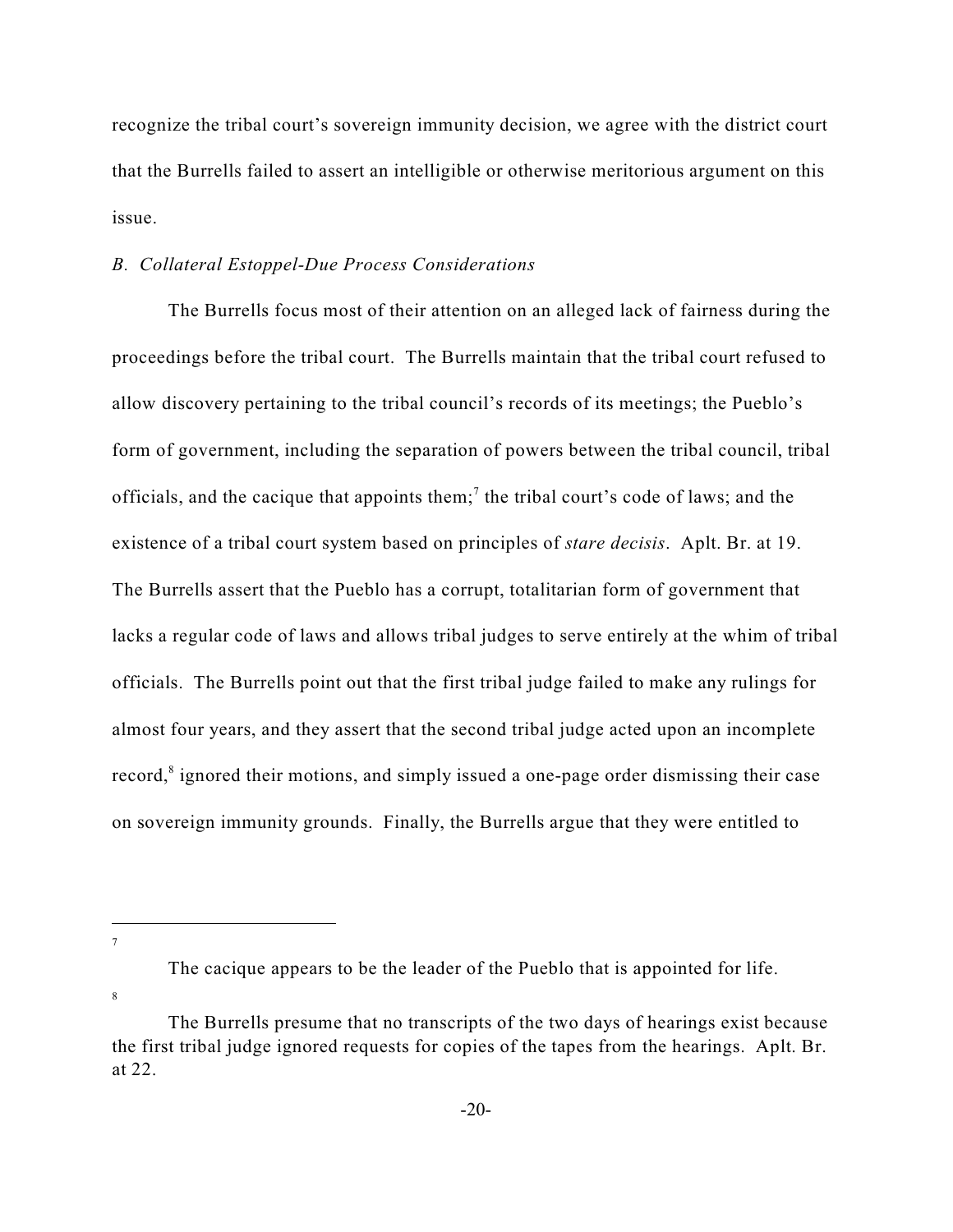basic due process rights, including rights to a fair hearing and an impartial tribal judge.<sup>9</sup> They believe that the district court had a responsibility to review the tribal court's handling of their case because it involves a dispute over a federal lease and alleged violations of civil rights.

In denying the Burrells' motion to declare the tribal court decision "null and void," the district court observed that the Ninth Circuit, following principles of comity utilized for recognition of foreign judgments, refuses to enforce tribal court judgments if the tribal court denied a litigant due process. App. at 197 (citing AT&T Corp., 295 F.3d 899; Bird, 255 F.3d 1136). The district court, however, ruled that a federal court's authority to readjudicate issues resolved in tribal court because of a due process failure was contrary to the Supreme Court's decisions in Iowa Mutual and National Farmers. Id. at 198. In the alternative, the district court reached the merits of the Burrells' argument and ruled that they were afforded sufficient due process. Id. The district court noted that the tribal court provided the Burrells two days of hearings, and stated that they were not deprived of due process merely because the tribal court ruled on sovereign immunity without ruling on the Burrells' pending motions. Id.

We disagree with the district court's conclusion that the Burrells could not

We note that at one point in their brief, the Burrells ask us to overrule the Supreme Court's decision in Santa Clara Pueblo v. Martinez. The Burrells maintain that Martinez subjects United States citizens to "wide ranging violations of their basic constitutional rights by tribal officials." In Martinez, the Supreme Court limited federal relief under Title I of the Indian Civil Rights Act of 1968 ("ICRA"), 25 U.S.C. §§ 1301-1303, to a writ of habeas corpus. 436 U.S. at 69-70. Needless to say, we cannot overrule the Supreme Court.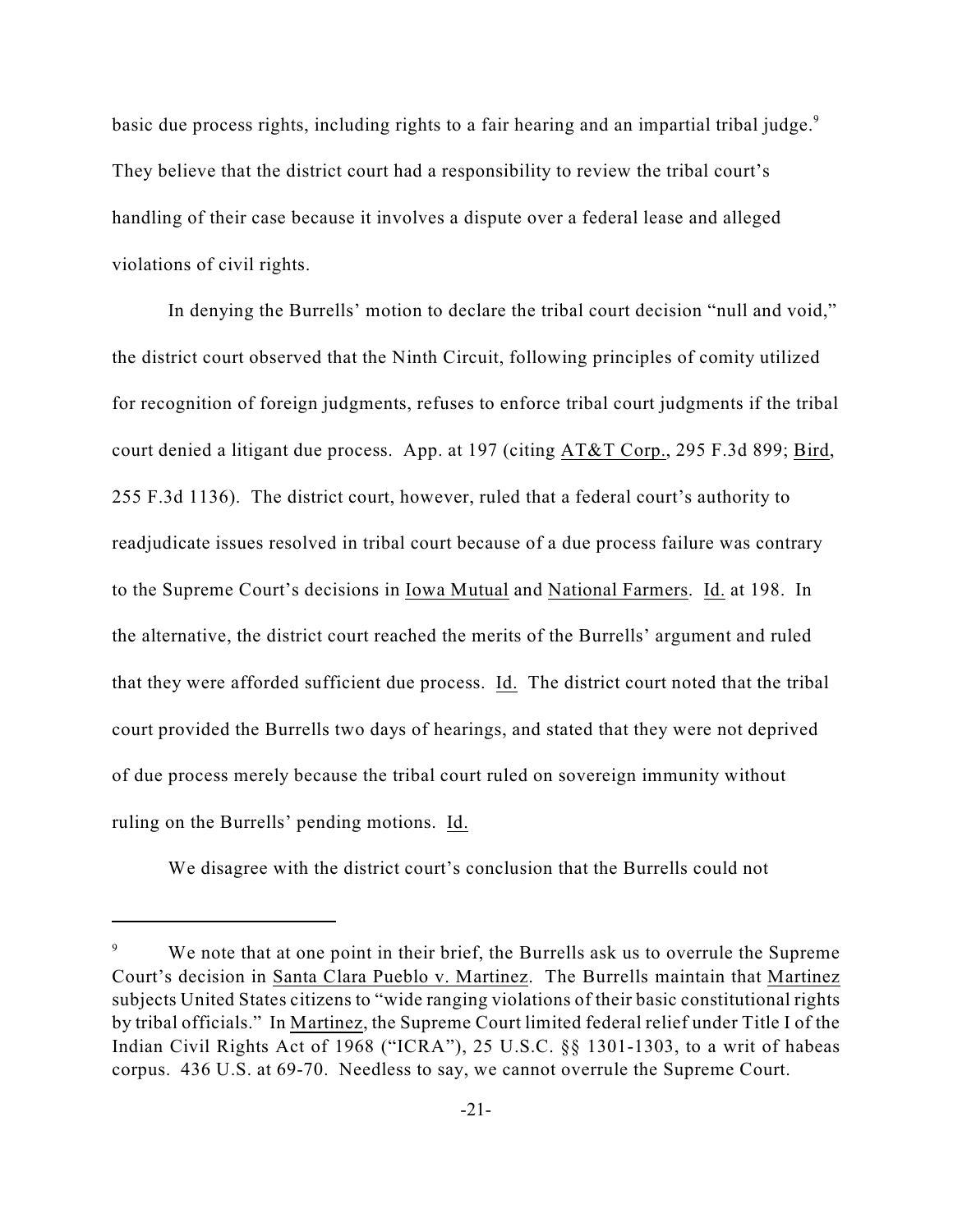challenge the tribal court's judgment based on due process considerations. The Supreme Court's decisions in Iowa Mutual and National Farmers do not address due process; rather, they hold that principles of comity require a federal court to give a tribal court the first opportunity to determine its own jurisdiction, subject to later review by a federal court. Iowa Mut., 480 U.S. at 19; National Farmers, 471 U.S. at 857. Here, we conclude that both principles of comity applicable to the recognition of foreign judgments, and the collateral estoppel doctrine's requirement that a litigant have a full and fair opportunity to litigate an issue, are relevant to the case at hand.

In Macarthur v. San Juan County, we cited the Ninth Circuit's decision in Wilson v. Marchington, which found two mandatory grounds for refusing to recognize and enforce a tribal court judgment. Macarthur, 309 F.3d at 1225. Specifically, the Ninth Circuit held, citing principles of comity, that a federal court should neither recognize nor enforce a tribal judgment if the tribal court lacked personal or subject matter jurisdiction, or if the defendant was denied due process of law. Marchington, 127 F.3d at 810. We still find Marchington instructive.

As to the due process ground, the Ninth Circuit determined that due process encompassed

that there has been opportunity for a full and fair trial before an impartial tribunal that conducts the trial upon regular proceedings after proper service or voluntary appearance of the defendant, and that there is no showing of prejudice in the tribal court or in the system of governing laws. Further, . . . evidence "that the judiciary was dominated by the political branches of government or by an opposing litigant, or that a party was unable to obtain counsel, or secure documents or attendance of witnesses, or to have access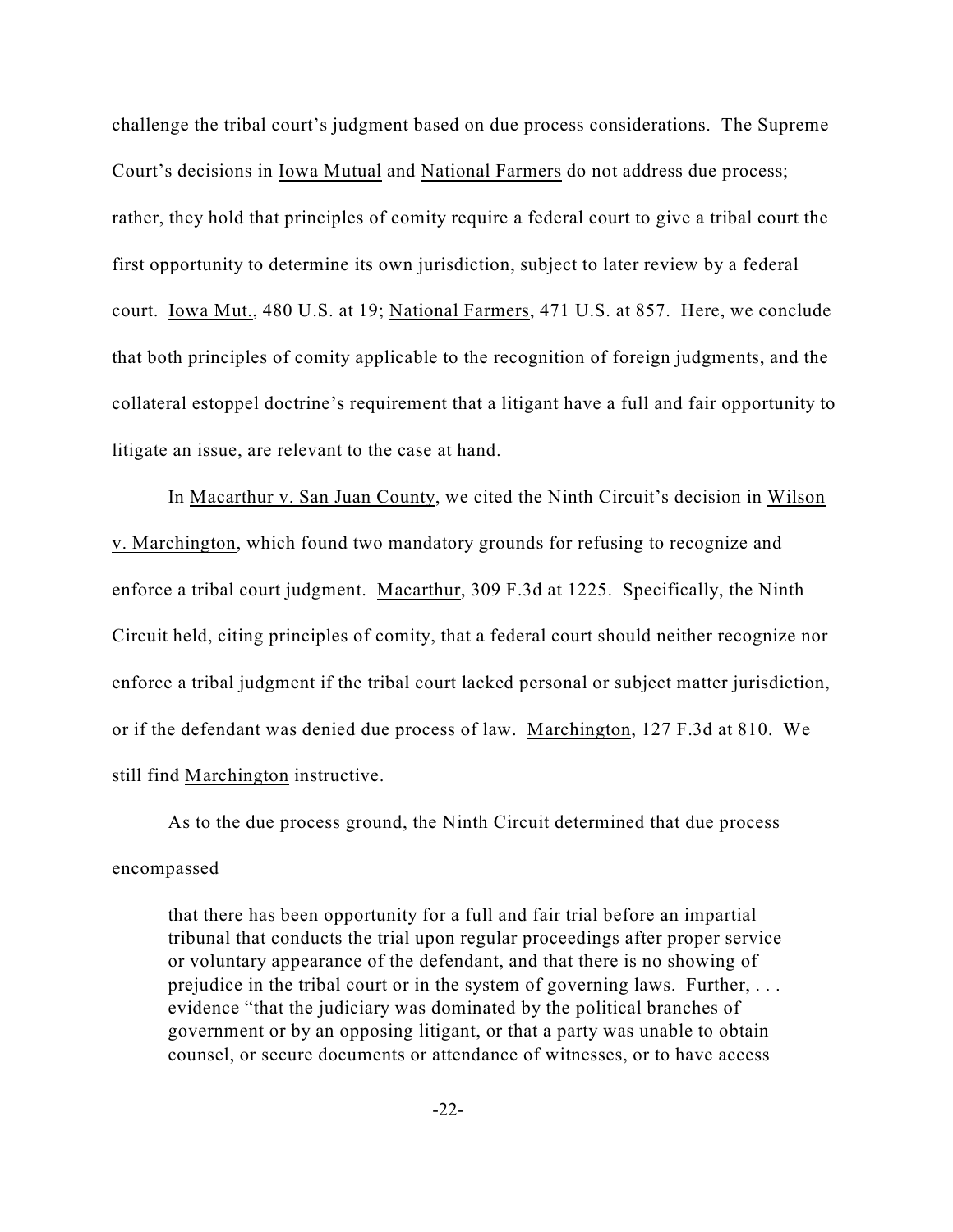to appeal or review, would support a conclusion that the legal system was one whose judgments are not entitled to recognition."

Id. at 811 (citing Hilton v. Guyot, 159 U.S. 113, 202-03 (1895); Restatement (Third) of Foreign Relations Law of the United States § 482 & cmt. b (1986)); see also Bird, 255 F.3d at 1152 (applying Marchington to hold that a closing argument in tribal court offended due process). While describing these basic due process tenets, the Ninth Circuit cautioned that comity did not require "a tribe [to] utilize judicial procedures identical to those used in the United States Courts" and that federal courts should "be careful to respect tribal jurisprudence along with the special customs and practical limitations of tribal court systems." Id.

Additionally, we observe that our collateral estoppel jurisprudence is consistent with the notion that due process concerns are relevant in assessing whether to recognize a tribal court judgment. See Crocog Co. v. Reeves, 992 F.2d 267, 270 (10th Cir. 1993) (stating that due process requires that a party have a full and fair opportunity to litigate its case) (citing Kremer v. Chem. Constr. Corp., 456 U.S. 461, 482-83 & n.24 (1982)).

Collateral estoppel, or, as it is often known, issue preclusion, "bars a party from relitigating an issue once it has suffered an adverse determination on the issue, even if the issue arises when the party is pursuing or defending against a different claim." Park Lake Res., Ltd. Liab. Co. v. U.S. Dep't of Agric., 378 F.3d 1132, 1136 (10th Cir. 2004). In this circuit, application of issue preclusion requires four elements:

(1) the issue previously decided is identical with the one presented in the action in question, (2) the prior action has been finally adjudicated on the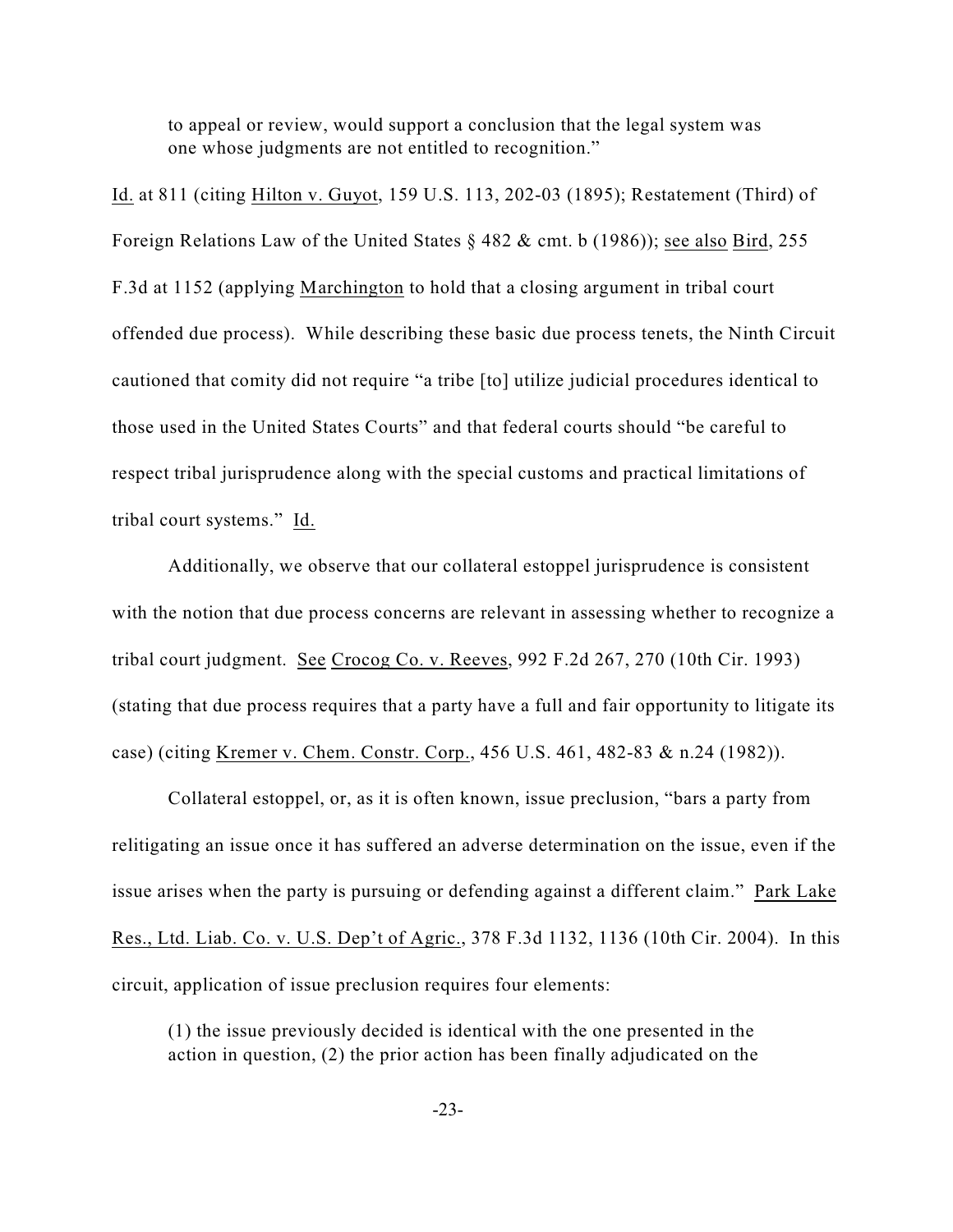merits, (3) the party against whom the doctrine is invoked was a party, or in privity with a party, to the prior adjudication, and (4) *the party against whom the doctrine is raised had a full and fair opportunity to litigate the issue in the prior action*.

Dodge v. Cotter Corp., 203 F.3d 1190, 1198 (10th Cir. 2000) (citation omitted) (emphasis added). $10$ 

As to the "'inquiry into whether a party had a full and fair opportunity to litigate an issue . . . [we] focus on whether there were significant procedural limitations in the prior proceeding, whether the party had the incentive to litigate fully the issue, or whether effective litigation was limited by the nature or relationship of the parties.'"Murdock v. UTE Indian Tribe of Uintah & Ouray Reservation, 975 F.2d 683, 689 (10th Cir. 1992) (internal citation omitted); see also Bell v. Dillard Dep't Stores, 85 F.3d 1451, 1456 (10th Cir. 1996) (listing several authorities for the proposition that a lack of opportunity to appeal may weigh against finding that a party had a full and fair opportunity to litigate an issue).

Under the circumstances present in this case, we conclude that both principles of

<sup>10</sup>

Elements one and three are clearly satisfied in this case. Element two is also satisfied because a dismissal for lack of jurisdiction, such as sovereign immunity, is an exception to the final adjudication on the merits requirement. See Park Lake, 378 F.3d at 1136 (internal citations and quotations omitted) (stating that, although a dismissal on jurisdictional grounds is not a final adjudication on the merits, "dismissals for lack of jurisdiction preclude relitigation of the issues determined in ruling on the jurisdiction question").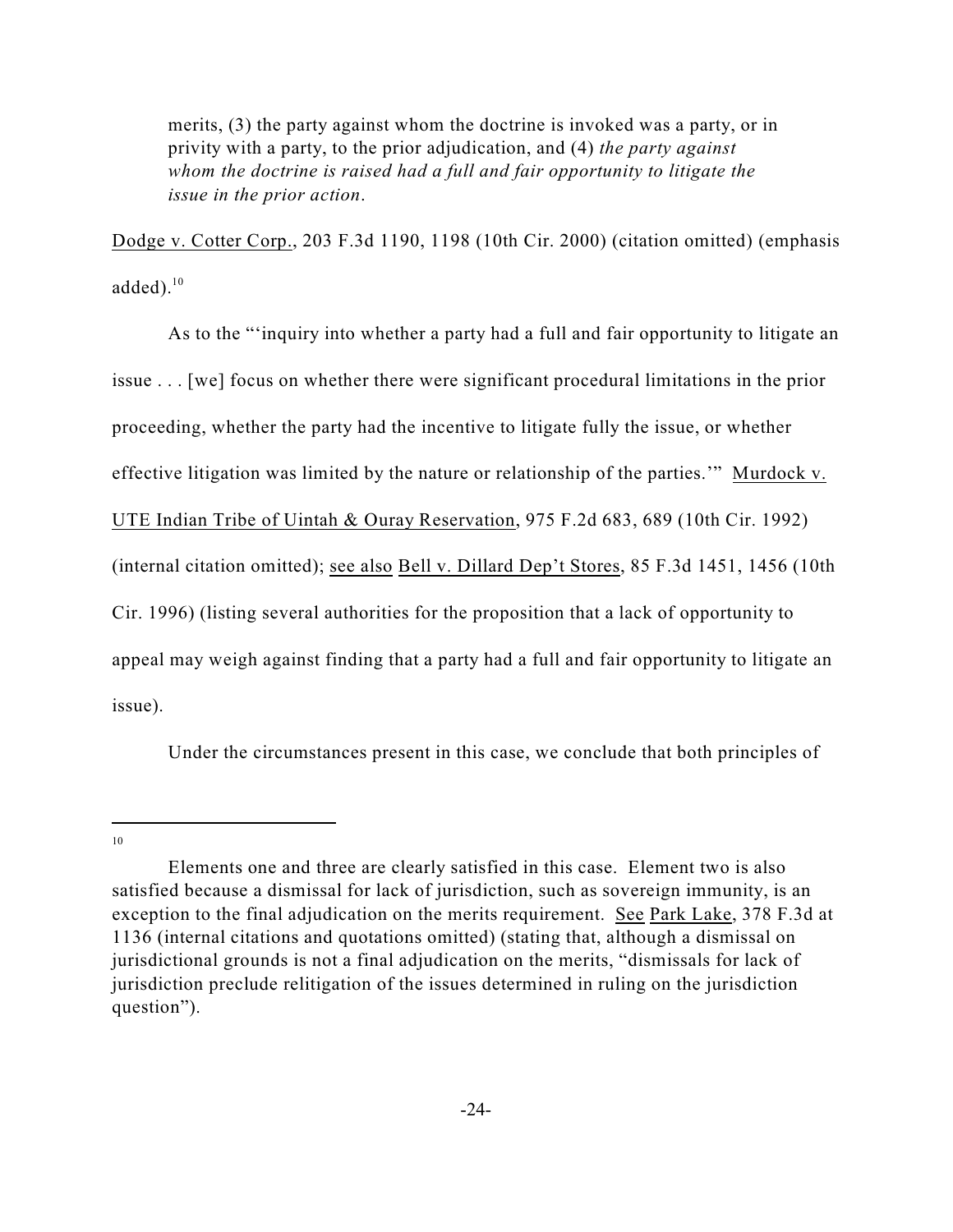comity and the full and fair opportunity to litigate element of the collateral estoppel doctrine weigh against recognizing the tribal court's sovereign immunity decision. As an initial matter, we note that the close relationship between the tribal court, the Pueblo, and the individual tribal officials causes us to carefully scrutinize the tribal court proceedings in this case.

First, the procedural posture leading up to the tribal court's ruling gives this court pause. Although the first tribal judge conducted two days of evidentiary hearings, he failed to make any rulings on the parties' pending motions after four years. This provides some evidence that the Burrells did not have a forum to fully and fairly litigate their claims. Further, when the Burrells returned to the tribal court, they encountered a new tribal judge who had not presided over the two days of hearings. Whether the new judge had reviewed or had any knowledge of the testimony from those hearings is unclear, but the record reflects that the first tribal judge never responded to the parties' request for a transcript of the proceedings. Without any further hearings or ruling on any other pending motions, the second tribal judge issued a one-page order granting the Pueblo sovereign immunity (and presumably extending the Pueblo's immunity to the individual tribal officials), and dismissed the Burrells' claims. This one-page order contained no reference to any testimony from the evidentiary hearing, or for that matter any explanation of the tribal court's reasoning.

Second, we are troubled by the lack of a tribal appellate court to review the second tribal judge's decision. At one point in the litigation, counsel for the Pueblo and

-25-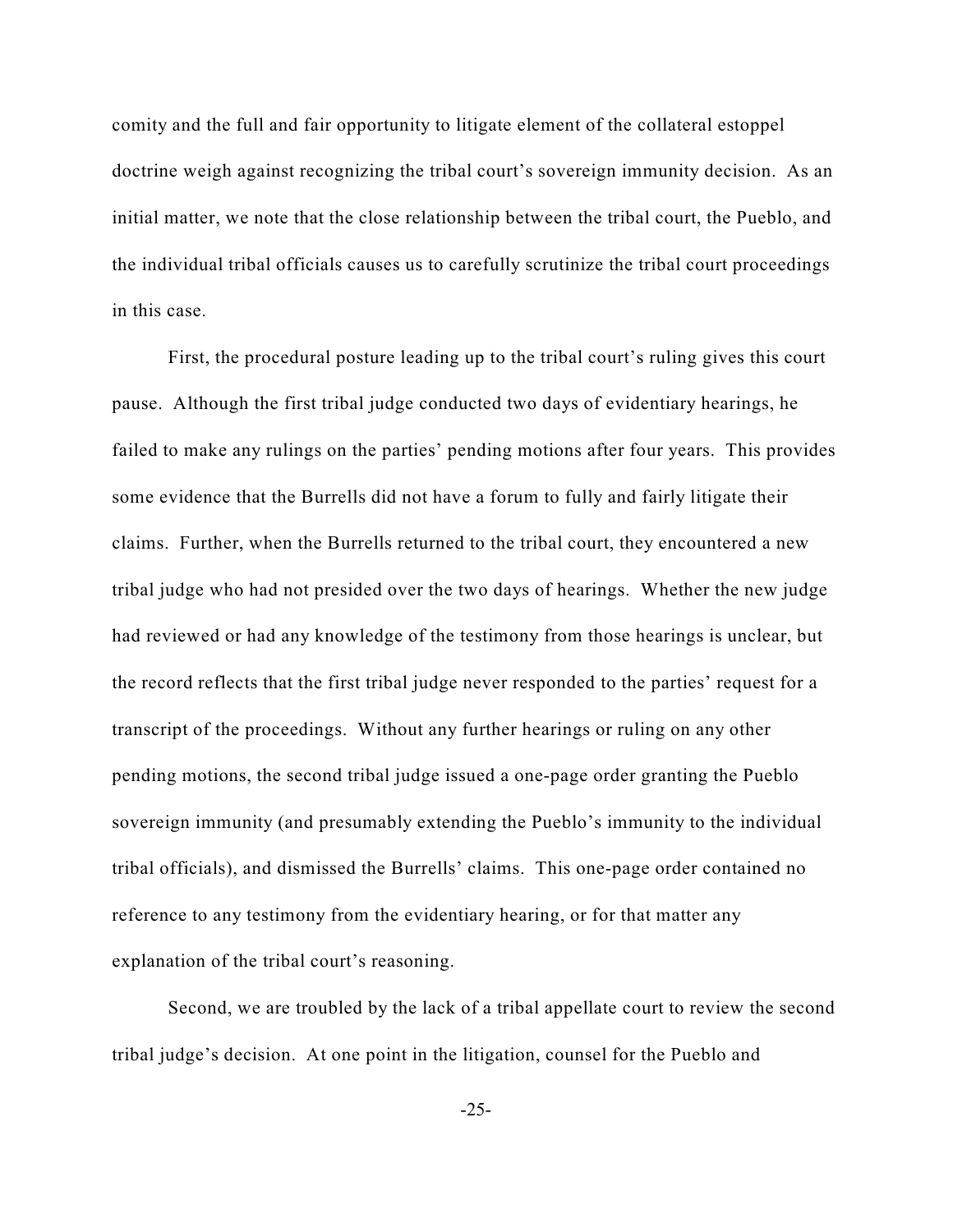individual tribal officials suggested that exhaustion would not be complete until the Burrells pursued an appeal before the tribal council, presided over by the governor. App. at 204. Counsel later corrected that statement, noting that when the tribal council created the "Contemporary Tribal Court," it did not provide for any appeal to the tribal council. Id. Not only do counsel's statements demonstrate the unavailability of any appellate review, they shed light on the nature of the relationship between the tribal court and the named defendants in this action.

In reaching our decision, we emphasize that federal courts are not the general appellate body for tribal courts. As the Supreme Court has instructed, the federal policies promoting tribal self-government and self-determination instruct us to provide great deference to tribal court systems, their practices, and procedures. See, e.g., Nat'l Farmers, 471 U.S. at 856. This heed we do not take lightly. Moreover, we firmly reject the Burrells' position that the district court had a duty to monitor the proceedings before the tribal court.

Given our conclusion that the tribal court's decision is not entitled to recognition under either principles of comity or collateral estoppel, we proceed to address the merits of the sovereign immunity issue.

## *C. Sovereign Immunity for the Pueblo*

"As a matter of federal law, an Indian tribe is subject to suit only where Congress has authorized the suit or the tribe has waived its immunity." Kiowa Tribe of Okla. v. Mfg. Techs., Inc., 523 U.S. 751, 754 (1998). Congress's intent to abrogate a tribe's

-26-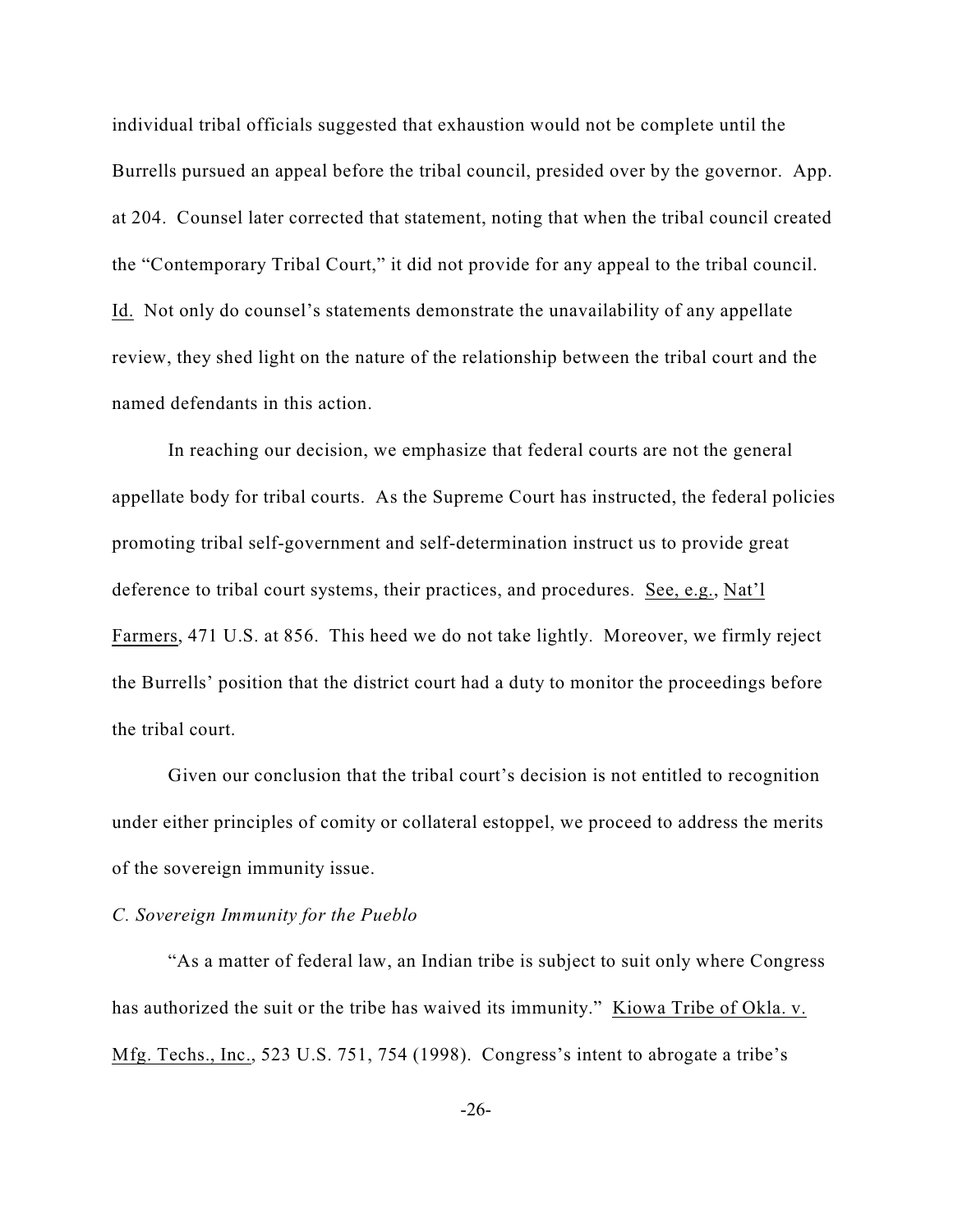immunity must be unequivocally expressed, while a tribe's waiver of its immunity must be clear. C&L Enters., Inc., 532 U.S. at 418.

Again, the only argument that the Burrells raise to challenge the Pueblo's sovereign immunity is that the provisions of the BIA lease required arbitration of their damage claims before the Secretary of the Interior.<sup>11</sup> Having already determined that this argument is without merit, we conclude that the Pueblo is entitled to sovereign immunity.

### *D. Claims Against the Individual Tribal Officials*

An Indian tribe's "sovereign immunity does not extend to an official when the official is acting as an individual or outside the scope of those powers that have been delegated to him." Tenneco Oil Co. v. Sac & Fox Tribe of Indians, 725 F.2d 572, 576 n.1 (10th Cir. 1984) (McKay, J., concurring). Thus, "[w]hen a complaint alleges that the named officer defendants have acted outside the amount of authority that the sovereign is capable of bestowing, an exception to the doctrine of sovereign immunity is invoked." Id. at 574; see also Burlington N. R. Co. v. Blackfeet Tribe, 924 F.2d 899, 902 (9th Cir. 1991) (stating that a tribe's immunity extends to officials "acting in their representative capacity and within the scope of their valid authority").

Accepting the allegations in the Burrells' complaint as true, we conclude that they have sufficiently pled that the individual tribal officials acted outside of their official authority, and thus, are not entitled to sovereign immunity. The question then remains

11

The Burrells do not argue that Congress waived tribal sovereign immunity for their civil rights claims, and therefore, we do not reach those questions.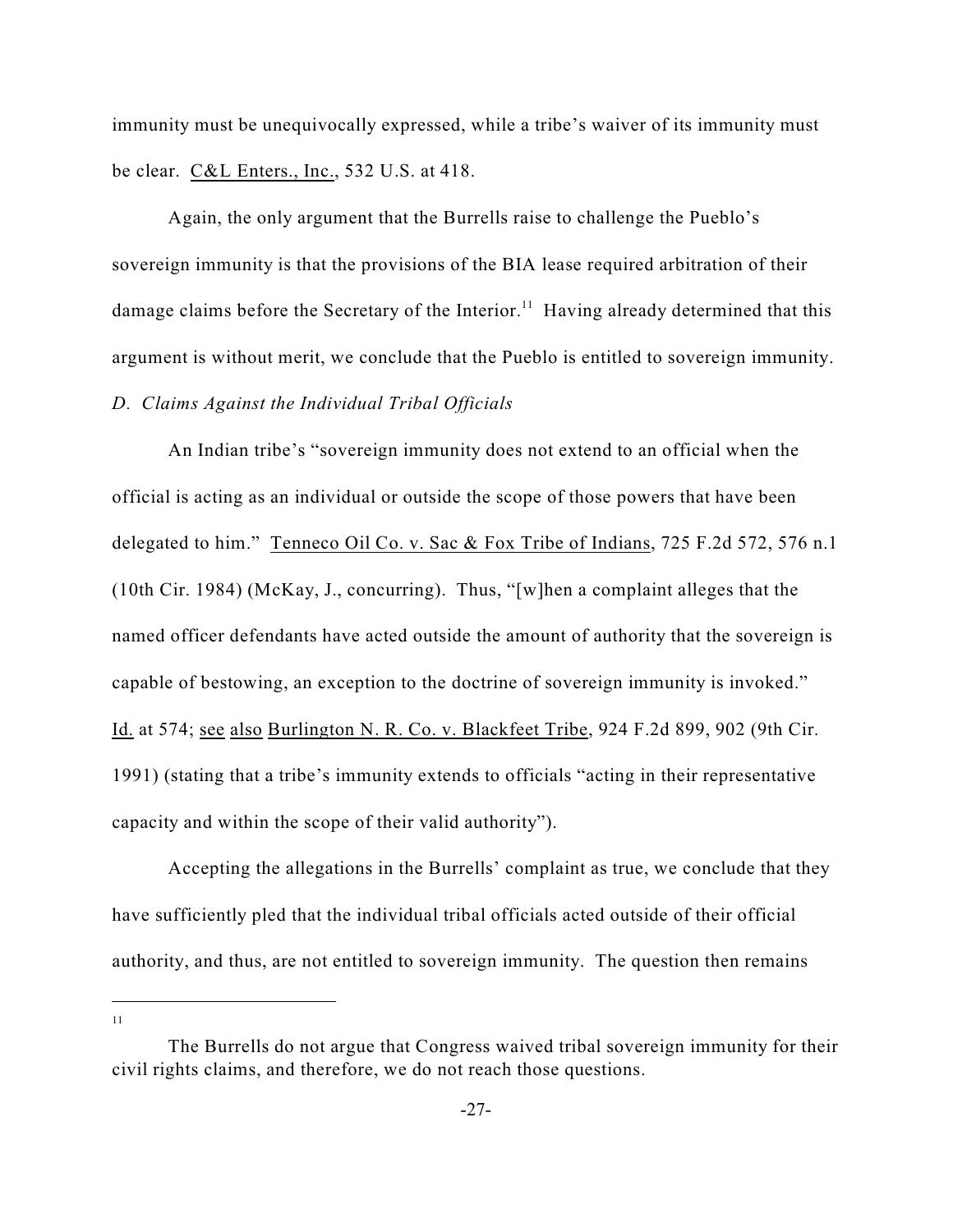whether the Burrells' complaint states a claim for relief pursuant to 42 U.S.C. §§ 1981, 1983, or 1985, or for breach of the lease.

Both parties have briefed the merits of the Burrells' claims under Fed. R. Civ. P. 12(b)(6). At this juncture, the Burrells' § 1983 and breach of lease claims may be disposed of quickly. First, the Burrells' complaint alleges that the individual tribal officials acted under color of tribal law, as opposed to state law. See App. at 8 ("The conduct and omissions of the Defendants complained of were committed by persons acting under color of tribal law."); App. at 17 ("These defendant tribal officials were clothed under tribal authority at all times . . . ."). A § 1983 action is unavailable "for persons alleging deprivation of constitutional rights under color of tribal law." R.J. Williams Co. v. Ft. Belknap Hous. Auth., 719 F.2d 979, 982 (9th Cir. 1983).

We also dismiss the Burrells' breach of lease claim. The IBIA terminated the lease in May 2000, despite the Burrells' allegations that discrimination from the Pueblo and its officials amounted to a constructive termination and breach of the lease. The Burrells' failure to seek review of the IBIA's final decision prevents them from asserting a breach of lease claim here. See, e.g., McAlpine v. United States, 112 F.3d 1429, 1430 (10th Cir. 1997) (reviewing an IBIA decision under the Administrative Procedure Act, 5 U.S.C. §§ 551-706).

Lastly, we express no opinion as to the merits of the Burrells'  $\S$  1981 and  $\S$  1985 claims against the individual tribal officials. Instead, we remand those claims to the district court for consideration in the first instance.

-28-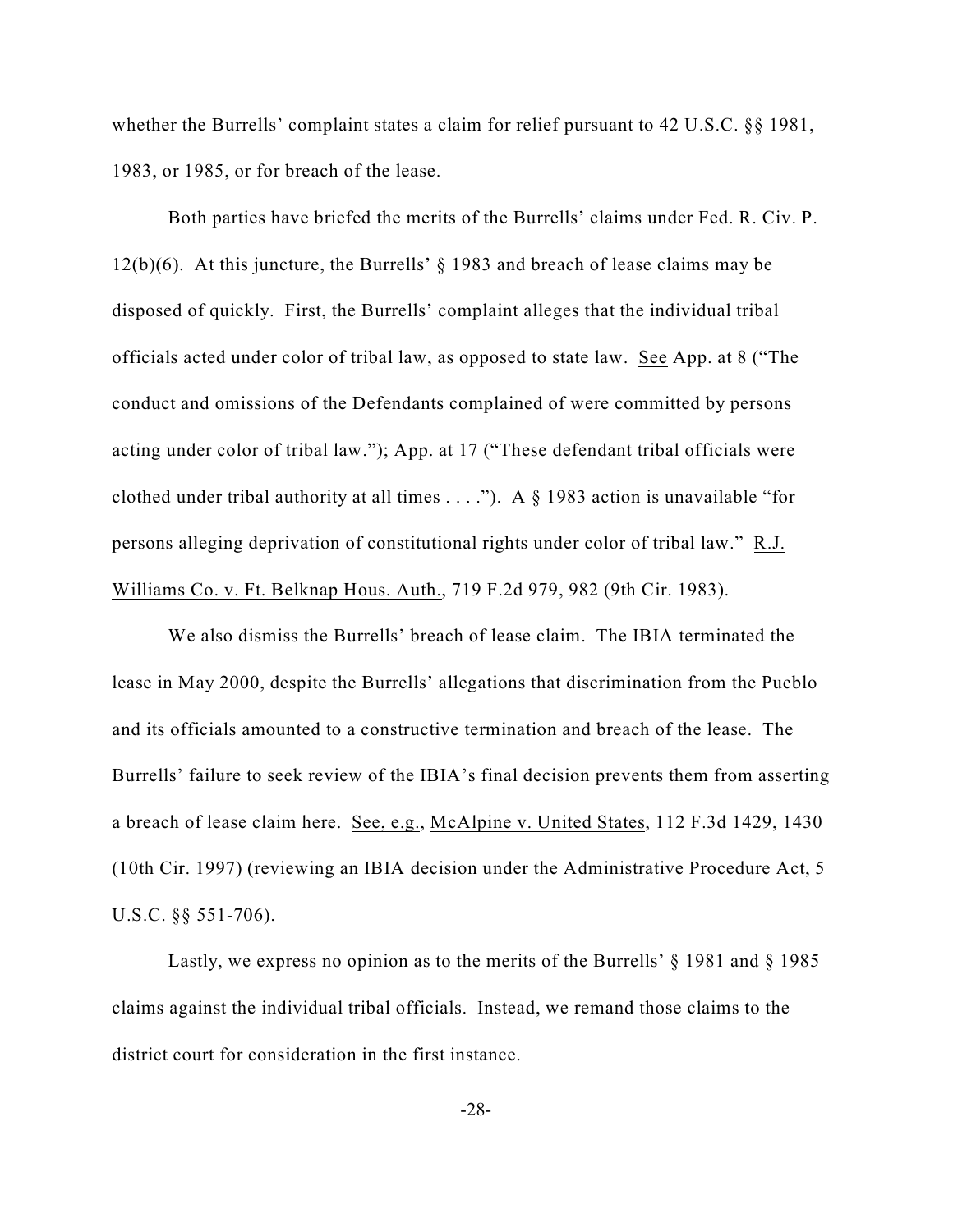Accordingly, we REVERSE the district court's decision to give preclusive effect to the tribal court's ruling and its subsequent dismissal of the Burrells' claims on that basis. However, we DISMISS the Pueblo from this action because it is entitled to sovereign immunity, and DISMISS the Burrells' § 1983 and breach of lease claims against the individual tribal officials for failure to state a claim. Finally, we REMAND the Burrells' § 1981 and § 1985 claims against the individual tribal officials for the district court to address in the first instance. We express no opinion on the merits of these remaining claims.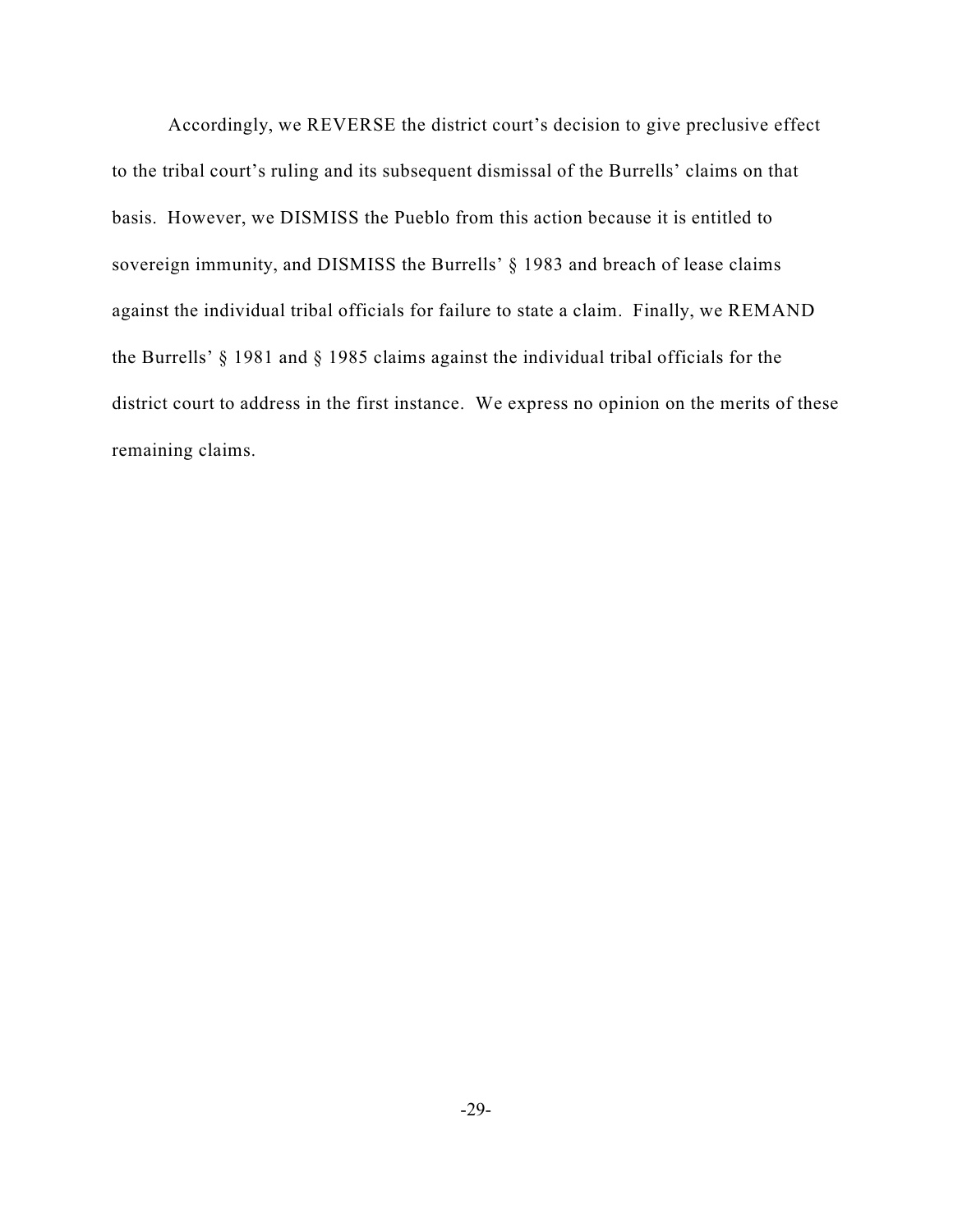**McCONNELL**, Circuit Judge, concurring in the judgment.

I agree with the majority that the district court improperly gave preclusive effect to the tribal court's judgment. I would reach this conclusion, however, on a much narrower ground. Instead of deciding that the court system of the Santa Ana Pueblo fails to provide a full and fair opportunity to litigate, I would reverse on the ground that the tribal court lacked jurisdiction to hear federal civil rights claims brought under 42 U.S.C. § 1981 and § 1985. We may consider the jurisdiction of the tribal court *sua sponte*, and in this case we have strong reasons to do so.

This case is essentially a civil rights action under 42 U.S.C. §§ 1981 and 1985. In *Nevada v. Hicks*, 533 U.S. 353, 366-69 (2001), the Supreme Court established that a tribal court cannot entertain claims under 42 U.S.C. § 1983, and I see no reason to distinguish the § 1983 claim in *Hicks* from the Burrells' § 1981 and § 1985 claims. (Counsel for the Pueblo essentially conceded as much at oral argument.) It follows that the tribal court was not a "court of competent jurisdiction," and its ruling is therefore entitled neither to deference nor to preclusive effect. *See Iowa Mut. Ins. Co. v. LaPlante*, 480 U.S. 9, 19 (1987) ("Unless a federal court determines that the Tribal Court lacked jurisdiction, however, proper deference to the tribal court system precludes relitigation of issues raised by the LaPlantes' bad-faith claim and resolved in the Tribal Courts."); *Montana v. United States*, 440 U.S. 147, 153 (1979) (noting that collateral estoppel requires a decision by a "court of competent jurisdiction"); *Hilton v. Guyot*, 159 U.S. 113, 202-03 (1895)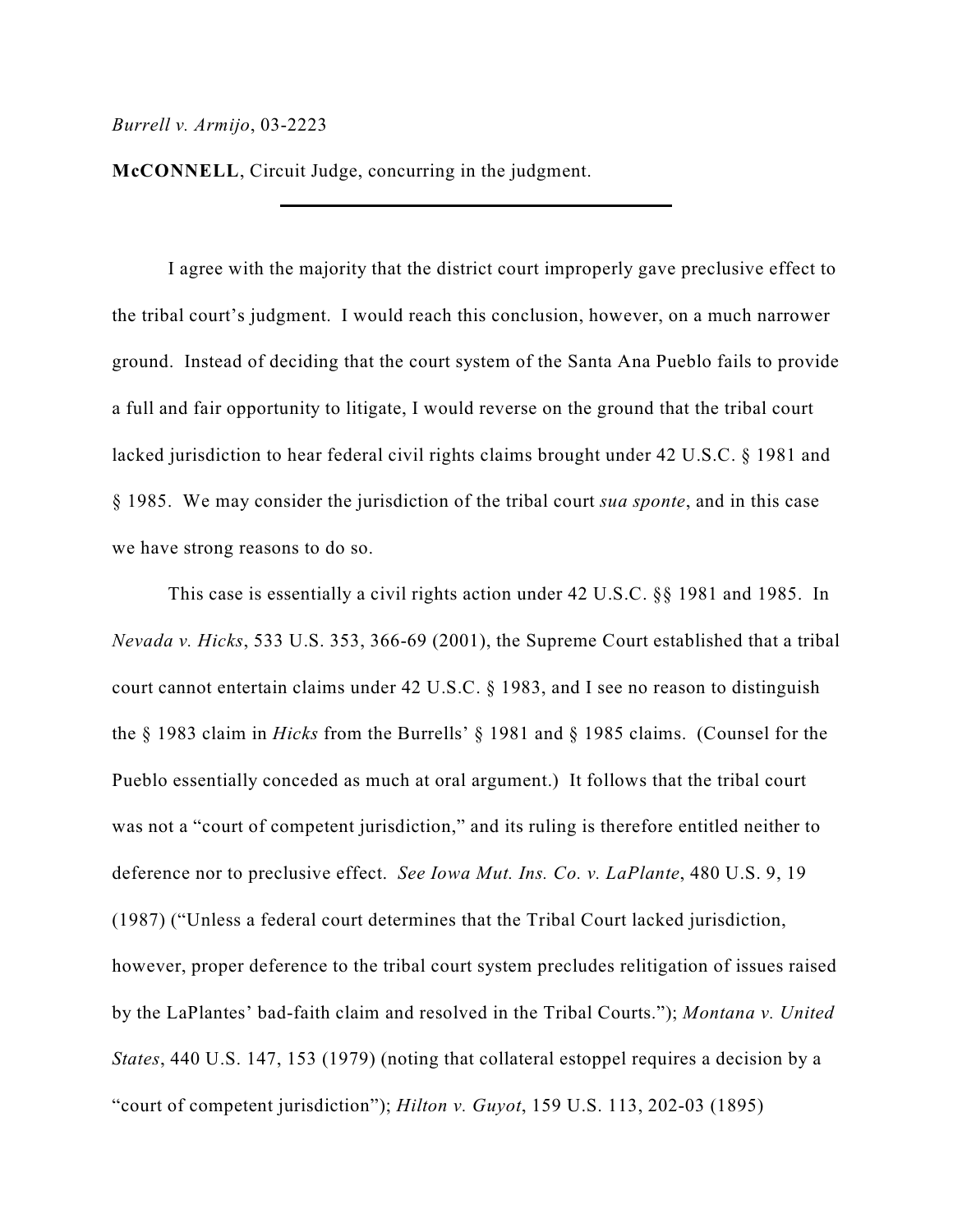(requiring the same for comity). As the majority notes, the Burrells challenged the jurisdiction of the tribal court in their first federal suit but have not "squarely raise[d] the issue in this case." Op. of Briscoe, J., at 17 n.6. Two questions remain: whether we may raise the jurisdiction of the tribal court *sua sponte*, and whether we should.

There is no controlling precedent on raising the jurisdiction of the tribal court *sua sponte*, but the best conclusion is that we may do so. As a general matter, this Court disfavors enforcing judgments of tribal courts that act without jurisdiction. *MacArthur v. San Juan County*, 309 F.3d 1216, 1225 (10th Cir. 2002) ("We are unwilling to enforce judgments of tribal courts acting beyond their authority, especially where defendants have a federal right 'to be protected against an unlawful exercise of Tribal Court judicial power.'" (quoting *Nat'l Farmers Union Ins. Cos. v. Crow Tribe*, 471 U.S. 845, 851 (1985)); *see also Wilson v. Marchington*, 127 F.3d 805, 811 (9th Cir. 1997) (considering it not "discretionary" but rather "a threshold inquiry" whether the tribal court had subjectmatter jurisdiction).

This Court has not yet decided whether a tribal court's judgment is entitled to preclusive effect under the Full Faith and Credit Clause, U.S. Const. art. IV, §1; 28 U.S.C. § 1738, or as a matter of comity. *MacArthur*, 309 F.3d at 1225; *cf. Marchington*, 127 F.3d at 807 (concluding "that the principles of comity, not full faith and credit, govern whether a district court should recognize and enforce a tribal court judgment"). The majority uses both approaches. Either way, it is appropriate for a federal court to consider whether the court that rendered the underlying judgment had jurisdiction to do

-2-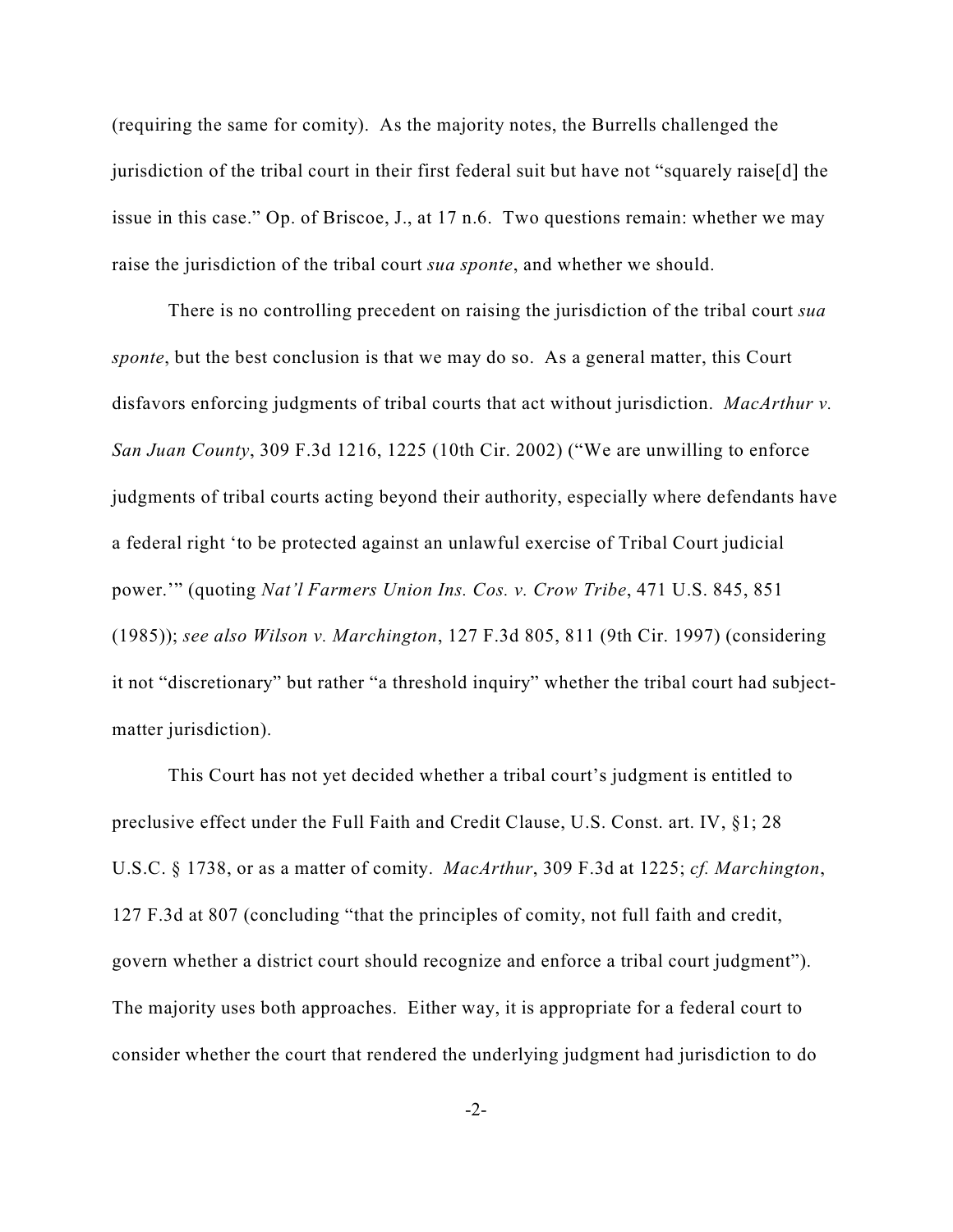It is well established that a court may raise the issue of preclusion on its own motion, in appropriate cases. *Arizona v. California*, 530 U.S. 392, 412 (2000) (allowing that res judicata might be raised *sua sponte* in "special circumstances"); *Plaut v. Spendthrift Farm, Inc.*, 514 U.S. 211, 230 (1995) (noting "that trial courts may in appropriate cases raise the res judicata bar on their own motion"); *Scherer v. Equitable Life Assurance Soc'y*, 347 F.3d 394, 398 n.4 (2d Cir. 2002) (noting that "a court is free to raise [res judicata] *sua sponte*, even if the parties have seemingly waived it," but also noting that a court has "no obligation to" and may even have good reasons not to raise it); *Mowbray v. Cameron County, Texas*, 274 F.3d 269, 281-82 (5th Cir. 2001) (upholding a district court's dismissal *sua sponte* on res judicata grounds); *see also* Charles Alan Wright, Arthur R. Miller & Edward H. Cooper, 18 *Federal Practice and Procedure* § 4405 (2d ed. 1990 & Supp. 2005) ("[I]t has become increasingly common to raise the question of preclusion on the court's own motion.").

It would seem to follow that a court may consider preclusion *sua sponte* to *retain* federal jurisdiction. Without a discretionary power to raise a tribal court's jurisdiction *sua sponte*, the federal court could be in the awkward position of acceding to the judgment of a court that self-evidently lacked jurisdiction. Justice requires not only recognizing the judgments of courts of competent jurisdiction but also refusing to recognize a judgment that manifestly lacks legal validity.

If we are dealing here with comity, rather than res judicata or collateral estoppel,

so.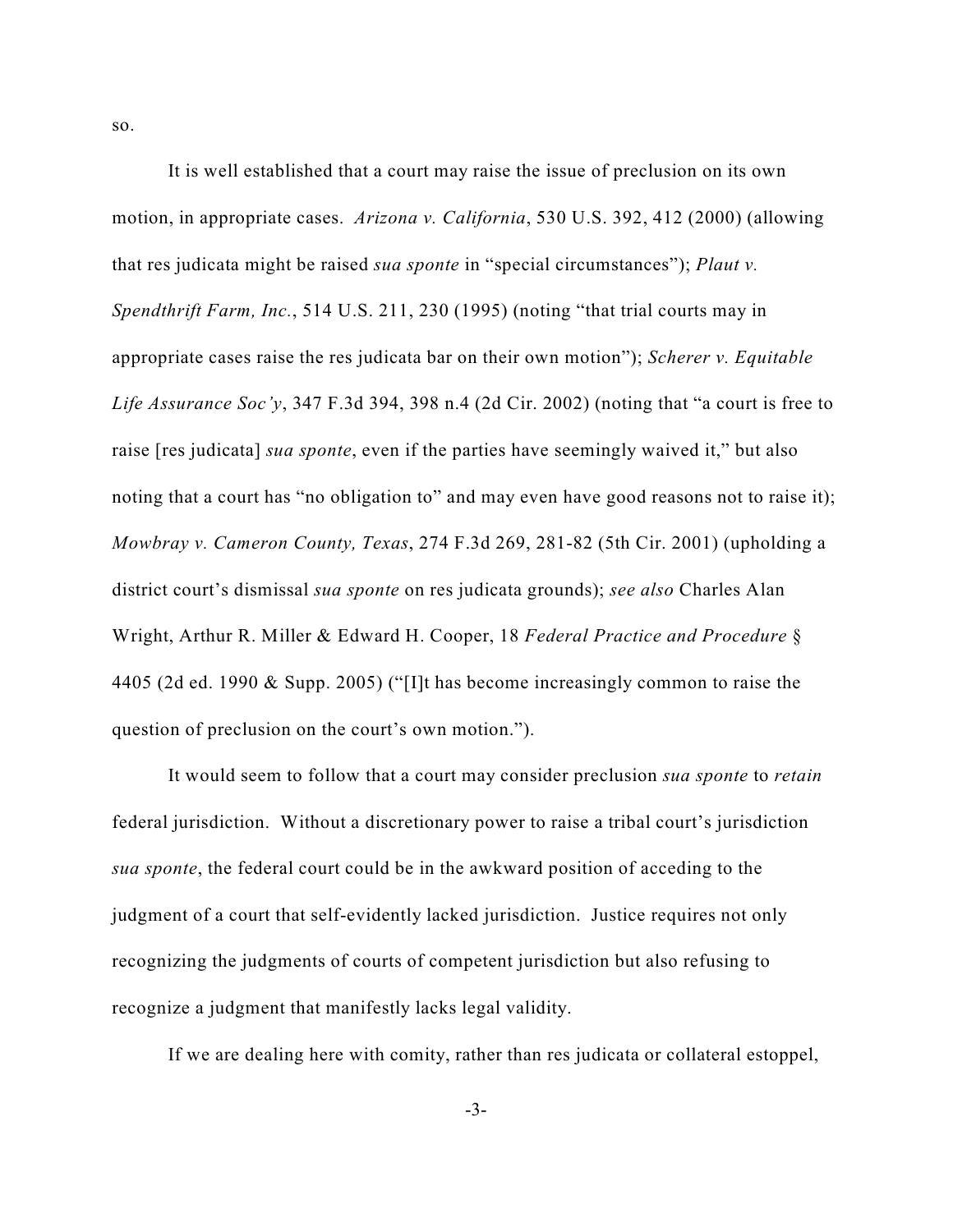the argument is even stronger. "[I]nquiry into jurisdiction is a part of comity analysis," *John v. Baker*, 30 P.3d 68, 72 n.14 (Alaska 2001), and a court "need not recognize a judgment of the court of a foreign state if . . . the court that rendered the judgment did not have jurisdiction of the subject matter of the action." *Restatement (Third) of Foreign Relations Law* § 482(2)(a) (1987) (including case citations to comity analysis of tribalcourt judgments). Put simply, lack of jurisdiction in a foreign court is a "universally accepted ground for refusing to recognize or enforce the judgment of a foreign state." *Recognition and Enforcement of Foreign Judgments: Analysis and Proposed Federal Statute* § 6 cmt. a (Apr. 11, 2005).

Venerable decisions of the Supreme Court suggest that a court may always consider the jurisdiction of a foreign court in cases where a party seeks recognition of the foreign judgment as a matter of comity. *See Thompson v. Whitman*, 85 U.S. (18 Wall.) 457, 461 (1873) ("[A]s to a foreign judgment it is perfectly well settled that the inquiry is always open, whether the court by which it was rendered had jurisdiction of the person or the thing."); *Rose v. Himely*, 8 U.S. (4 Cranch) 241, 268-69 (1808) (Marshall, C.J.) (concluding that as a matter of principle the personal and subject-matter jurisdiction of a foreign court "may be considered by that tribunal which is to decide on the effect of the sentence").

The Ninth Circuit has gone so far as to hold that federal courts have an obligation to determine whether the tribal court had jurisdiction before according its judgment preclusive effect as a matter of comity. *Marchington*, 127 F.3d at 810-11 ("[F]ederal

-4-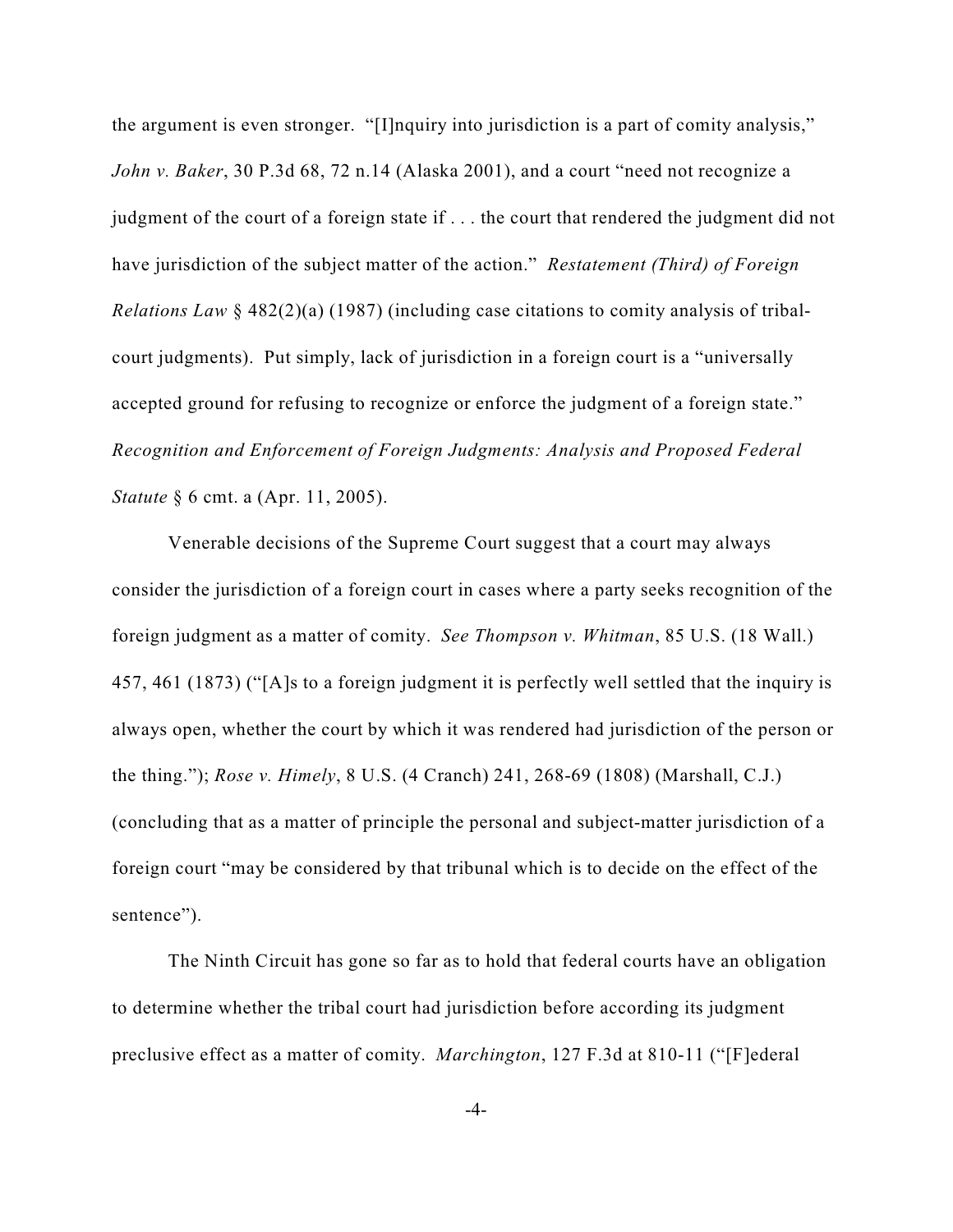courts must neither recognize nor enforce tribal judgments if . . . the tribal court did not have both personal and subject matter jurisdiction."). Whether such an inquiry is mandatory or discretionary, however, *sua sponte* consideration appears to be the accepted practice:

> Generally the courts feel free to examine the factual basis of jurisdiction under foreign law without considering whether the jurisdictional question was litigated in the foreign court, or whether it could be raised in a collateral attack on the judgment in the foreign country. Usually no reason is assigned for such reexamination of the foreign court's jurisdiction.

Robert B. von Mehren and Michael E. Patterson, *Recognition and Enforcement of Foreign-Country Judgments in the United States*, in *Enforcement of Foreign Country Judgments* 15, 33 (Robert B. von Mehren ed., 1974); *see also Conflicts of Law, Foreign Judgments, Basis of Jurisdiction of Foreign Court Determined by Forum's Concepts*, 34 Va. L. Rev. 956, 957 (1948) ("[W]ant of jurisdiction of the court over the parties or the subject matter will always negative the validity of the judgment."). Therefore, under a comity analysis, we at least *may* consider *sua sponte* whether the tribal court had subjectmatter jurisdiction.

Whether the inquiry is preclusion or comity, we have strong prudential reasons to address the jurisdiction of the tribal court in this case. First, the tribal court's jurisdiction to hear cases under § 1981 and § 1985 is a purely legal question, requiring no factual development. *See Russell v. SunAmerica Sec., Inc.*, 962 F.2d 1169, 1172 (5th Cir. 1992) (considering res judicata on the court's own motion because, "where all of the relevant facts are contained in the record before us and all are uncontroverted, [a court] may not

-5-